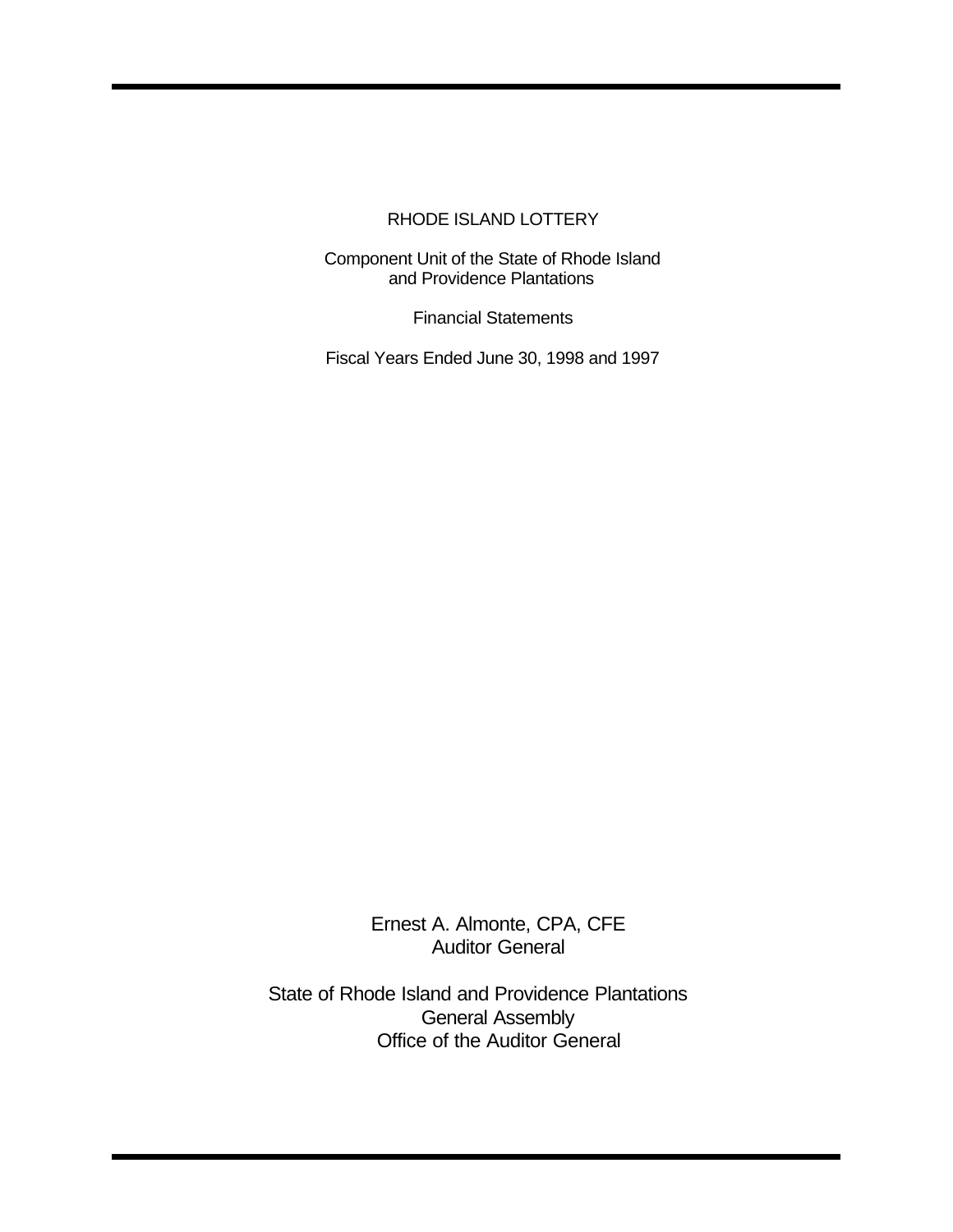#### Table of Contents

| Page                                                                     |
|--------------------------------------------------------------------------|
|                                                                          |
|                                                                          |
|                                                                          |
|                                                                          |
|                                                                          |
| Supplementary Information                                                |
| Schedule 1: Sales, Commissions and Prize Awards Expense 19               |
| Independent Auditor's Report on Compliance and on Internal Control<br>20 |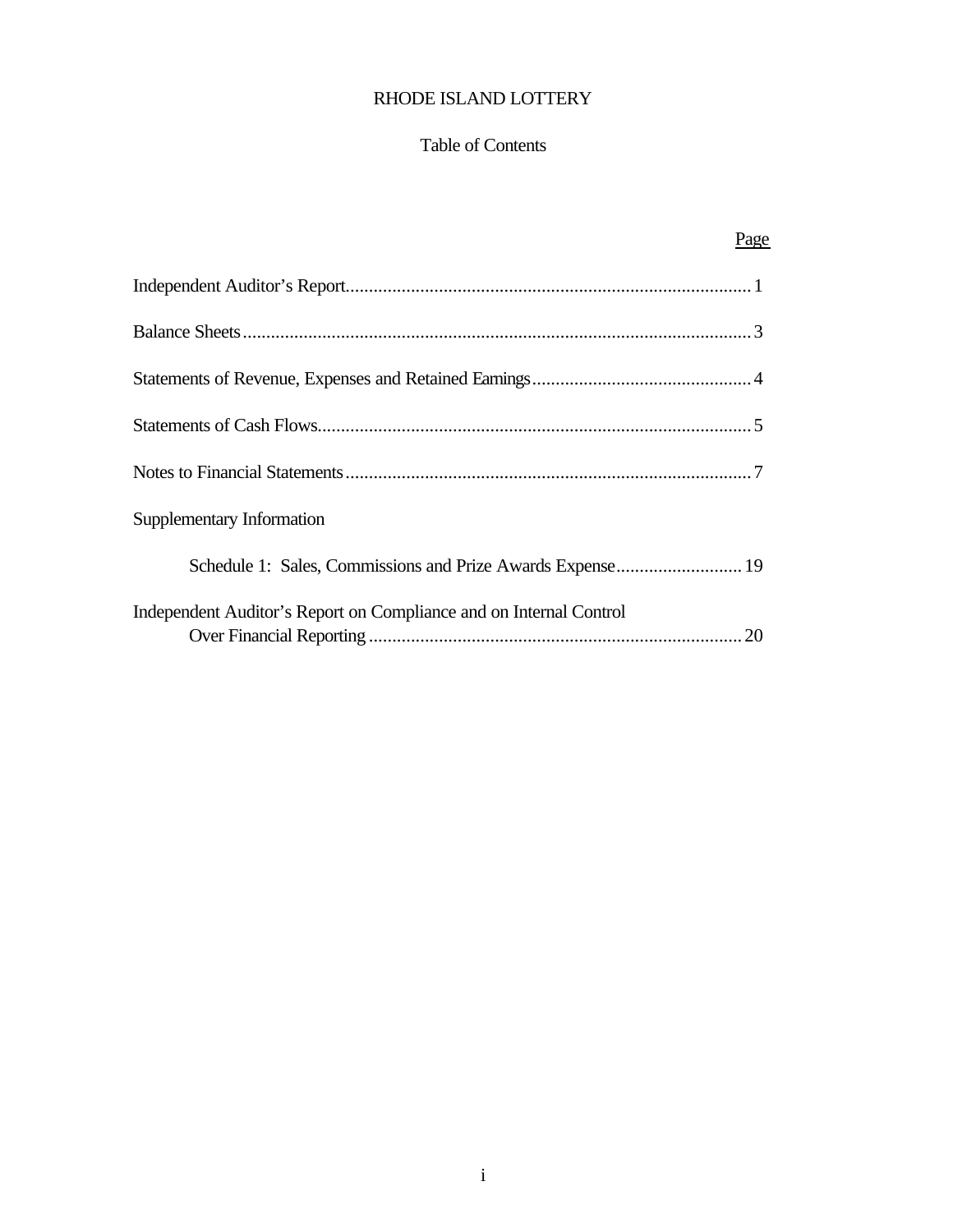State of Rhode Island and Probidence Plantations



**GENERAL ASSEMBLY** Office of the Auditor General

OFFICE (401) 222-2435 **FAX** (401) 222-2111

1145 Main Street Pawtucket, Rhode Island 02860-4807

## INDEPENDENT AUDITOR'S REPORT

Joint Committee on Legislative Services, General Assembly, State of Rhode Island and Providence Plantations: and Members of the Rhode Island Lottery Commission:

We have audited the accompanying financial statements of the Rhode Island Lottery (Lottery), a component unit of the State of Rhode Island and Providence Plantations, as of and for the years ended June 30, 1998 and 1997, as listed in the Table of Contents. These financial statements are the responsibility of the Lottery's management. Our responsibility is to express an opinion on these financial statements based on our audits.

Except as discussed in the following paragraph, we conducted our audits in accordance with generally accepted auditing standards and the standards applicable to financial audits contained in *Government Auditing Standards,* issued by the Comptroller General of the United States. Those standards require that we plan and perform the audit to obtain reasonable assurance about whether the financial statements are free of material misstatement. An audit includes examining, on a test basis, evidence supporting the amounts and disclosures in the financial statements. An audit also includes assessing the accounting principles used and signifcant estimates made by management, as well as evaluating the overall financial statement presentation. We believe that our audits provide a reasonable basis for our opinion.

Government Accounting Standards Board Technical Bulletin 98-1, *Disclosures About Year 2000 Issues,* requires disclosure of certain matters regarding the year 2000 issue. The Lottery has included such disclosures in Note 16. Because of the unprecedented nature of the year 2000 issue, its effects and the success of related remediation efforts will not be fully determinable until the year 2000 and thereafter. Accordingly, insufficient audit evidence exists to support the Lottery's disclosures with respect to the year 2000 issue made in Note 16. Further, we do not provide assurance that the Lottery is or will be year 2000 ready, that the Lottery's year 2000 remediation efforts will be successful in whole or in part, or that parties with which the Lottery does business will be year 2000 ready.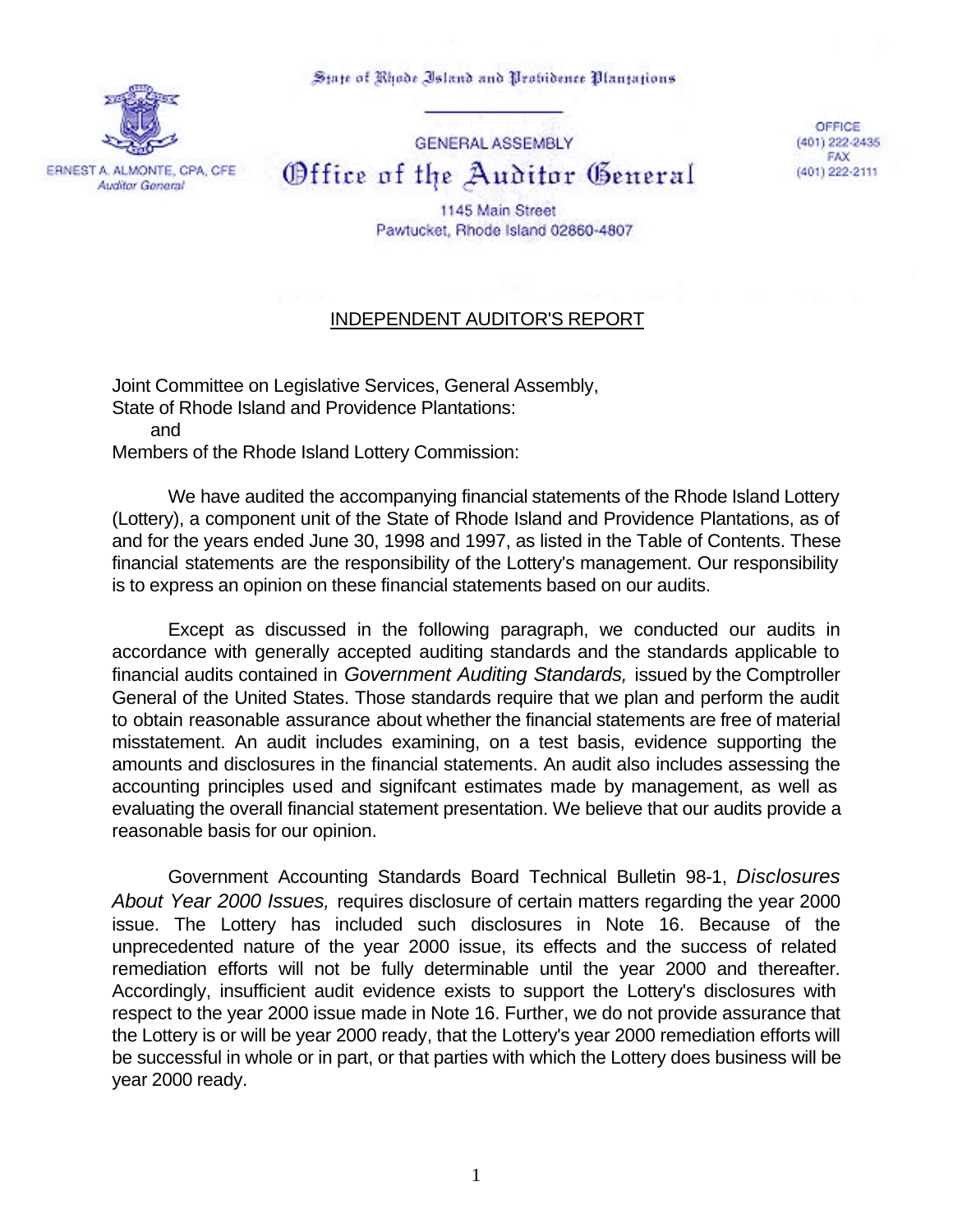Joint Committee on Legislative Services Members of the Rhode Island Lottery Commission Page 2

In our opinion, except for the effects of such adjustments on the 1998 financial statements, if any, as might have been determined to be necessary had we been able to examine evidence regarding year 2000 disclosures, the financial statements referred to above present fairly, in all material respects, the financial position of the Lottery as of June 30, 1998 and 1997, and the results of its operations and cash flows for the years then ended in conformity with generally accepted accounting principles.

In accordance with *Government Auditing Standards,* we have also issued our report dated December 11, 1998 on our consideration of the Lottery's internal control over financial reporting and on our tests of its compliance with certain provisions of laws, regulations, and contracts .

Our audits were performed for the purpose of forming an opinion on the basic financial statements taken as a whole. The supplementary information included in Schedule 1 is presented for purposes of additional analysis and is not a required part of the basic financial statements. Such information has been subjected to the auditing procedures applied in the audits of the basic financial statements and, in our opinion, is fairly stated, in all material respects, in relation to the basic financial statements taken as a whole.

The statistical section of this report is not a required part of the financial statements, and we did not audit or apply limited procedures to such information and, accordingly, express no opinion on it.

Lout A. Almonte

 Ernest A. Almonte, CPA, CFE Auditor General

December 11, 1998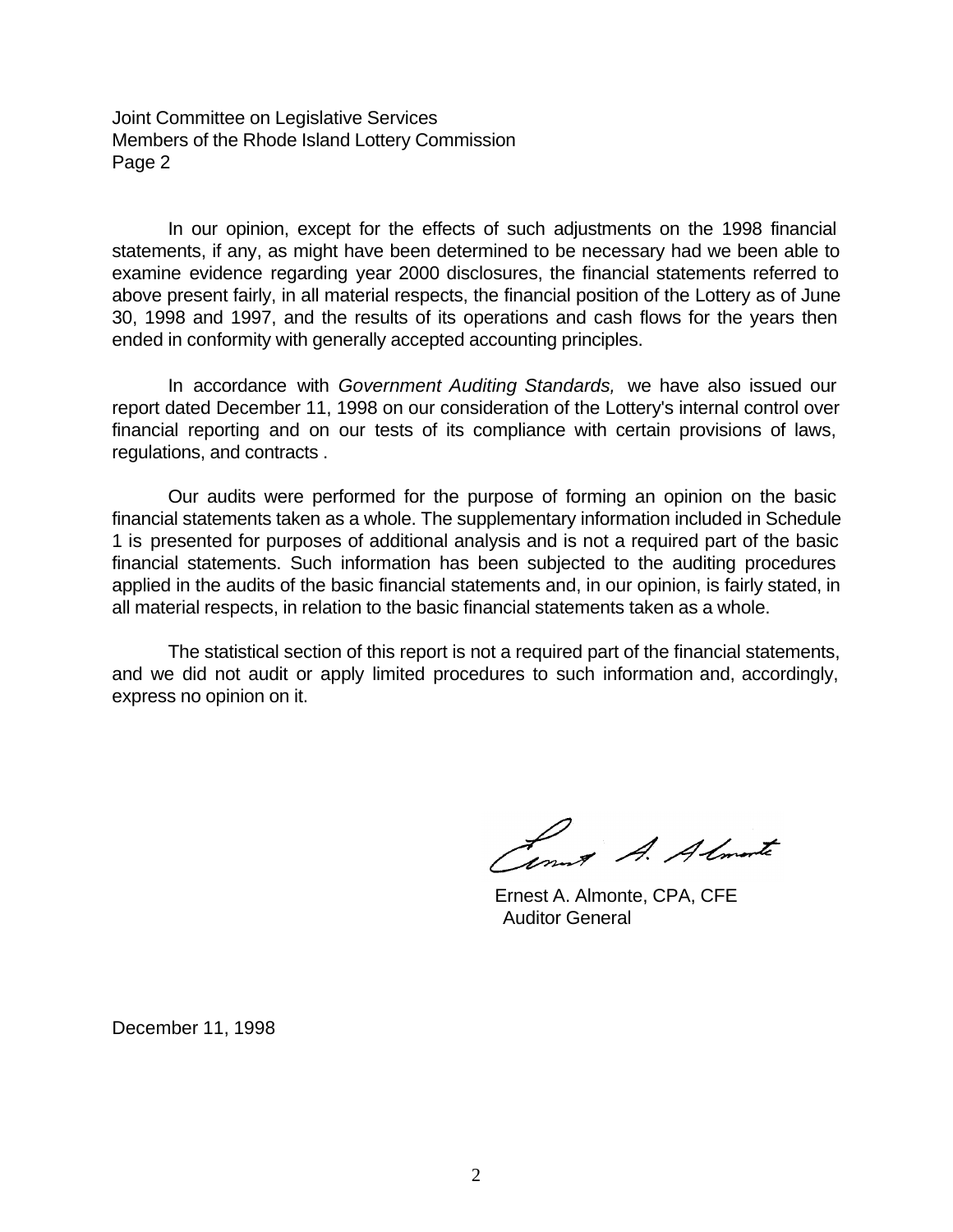### Balance Sheets

### June 30, 1998 and 1997

| Assets                                                        | 1998             |    | 1997       |
|---------------------------------------------------------------|------------------|----|------------|
|                                                               |                  |    |            |
| <b>Current Assets:</b>                                        |                  |    |            |
| Cash and cash equivalents (note 3)                            | \$<br>3,477,957  | \$ | 1,380,772  |
| Investments for jackpot awards (note 3)                       | 1,807,000        |    | 2,386,000  |
| Accounts receivable-less allowance for doubtful accounts      |                  |    |            |
| of \$221,953 in 1998 and \$206,702 in 1997                    | 7,022,433        |    | 5,792,073  |
| Ticket inventory                                              | 712,913          |    | 448,992    |
| Deposits with Multi-State Lottery Association (MUSL) (note 1) | 425,507          |    | 282,504    |
| Deferred charges                                              | 1,442            |    | 9,114      |
| Total current assets                                          | 13,447,252       |    | 10,299,455 |
| Investments for jackpot awards (note 3)                       | 3,900,905        |    | 5,215,938  |
| Property, plant and equipment, net (note 4)                   | 618,690          |    | 652,814    |
| <b>Total</b> assets                                           | 17,966,847       | S  | 16,168,207 |
| <b>Liabilities and Retained Earnings</b>                      |                  |    |            |
| <b>Current Liabilities:</b>                                   |                  |    |            |
| Due to State's General Fund (note 5)                          | \$<br>1,171,622  | \$ | 544,452    |
| Current obligation for unpaid prize awards                    | 6,050,639        |    | 5,814,361  |
| Accounts payable                                              | 5,573,317        |    | 3,607,553  |
| Accrued expenses                                              | 221,139          |    | 134,581    |
| Deferred revenue                                              | 726,592          |    | 456,794    |
| Total current liabilities                                     | 13,743,309       |    | 10,557,741 |
| Long-term obligation for unpaid prize awards (note 3)         | 3,900,905        |    | 5,215,938  |
|                                                               |                  |    |            |
| <b>Total liabilities</b>                                      | 17,644,214       |    | 15,773,679 |
| <b>Retained Earnings:</b>                                     |                  |    |            |
| Reserved for building (note 9)                                | 322,633          |    | 394,528    |
| Total liabilities and retained earnings                       | \$<br>17,966,847 |    | 16,168,207 |

See accompanying notes to financial statements.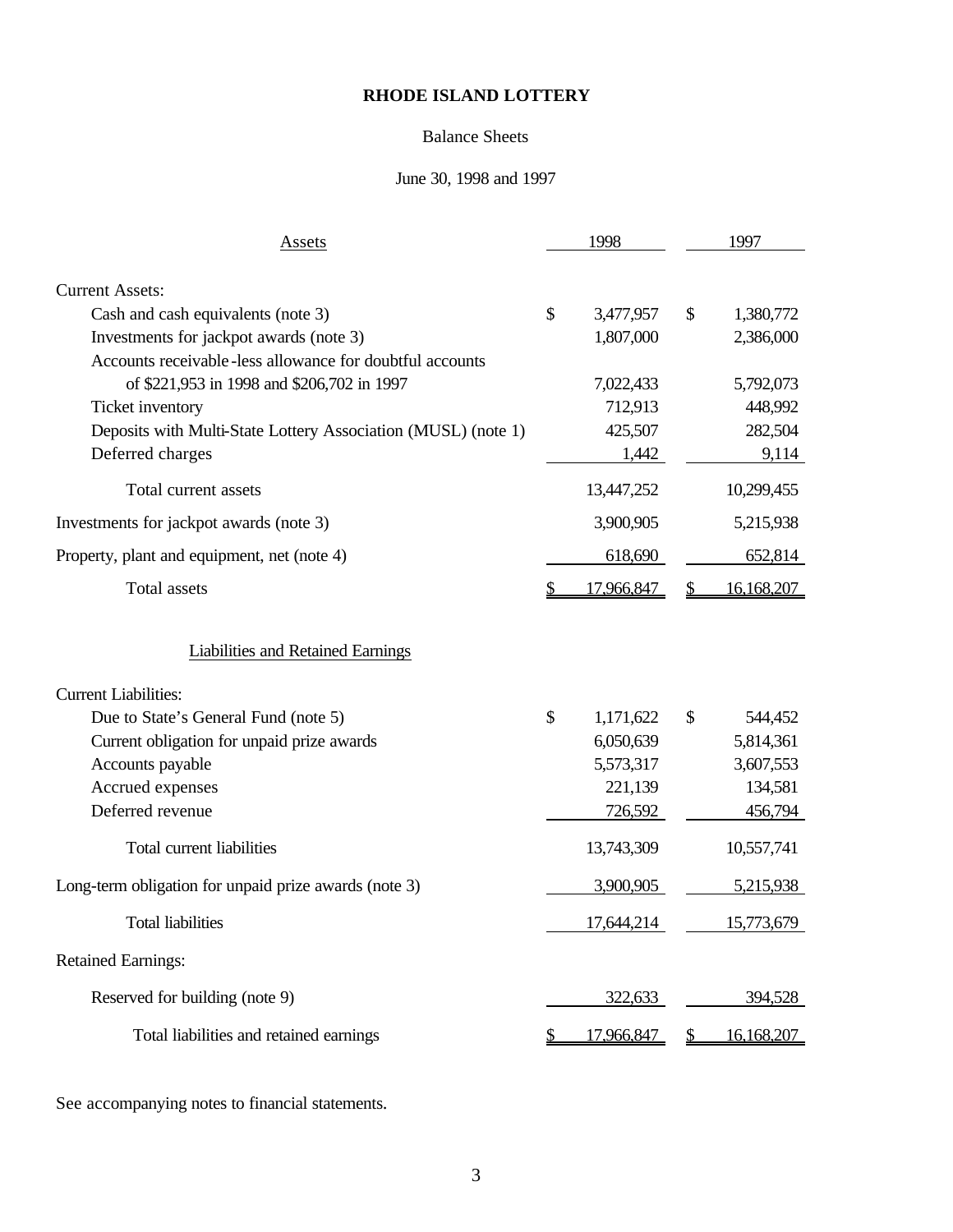## Statements of Revenue, Expenses and Retained Earnings

## Years Ended June 30, 1998 and 1997

|                                                    | 1998              |    | 1997        |
|----------------------------------------------------|-------------------|----|-------------|
| Sales (schedule 1):                                |                   |    |             |
| On-line games                                      | \$<br>129,682,677 | \$ | 115,251,098 |
| Instant games                                      | 40,323,292        |    | 27,356,236  |
| Video lottery                                      | 464,068,675       |    | 406,108,530 |
| <b>Total sales</b>                                 | 634,074,644       |    | 548,715,864 |
| Cost of sales:                                     |                   |    |             |
| Commissions                                        | 86,302,679        |    | 73,159,559  |
| Prize awards                                       | 429,277,957       |    | 373,056,150 |
| Unclaimed prize recovery                           | (1,849,978)       |    | (2,080,535) |
| Cost of tickets                                    | 1,102,638         |    | 843,610     |
| Total cost of sales                                | 514,833,296       |    | 444,978,784 |
| Gross profit                                       | 119,241,348       |    | 103,737,080 |
| Operating expenses:                                |                   |    |             |
| Personal services                                  | 2,687,572         |    | 2,370,964   |
| Advertising                                        | 1,384,429         |    | 1,102,533   |
| Contract services                                  | 164,067           |    | 341,476     |
| Equipment leasing (note 14)                        | 331,819           |    | 333,583     |
| Depreciation                                       | 172,439           |    | 150,689     |
| Other                                              | 450,359           |    | 231,025     |
| Total operating expenses                           | 5,190,685         |    | 4,530,270   |
| Operating income                                   | 114,050,663       |    | 99,206,810  |
| Nonoperating income:                               |                   |    |             |
| Pull-tab ticket sales (note 7)                     | 196,280           |    | 163,067     |
| Investment earnings                                | 488,379           |    | 421,123     |
| Other                                              | 264,405           |    | 169,343     |
| Total nonoperating income                          | 949,064           |    | 753,533     |
| Income before transfer to the State's General Fund | 114,999,727       |    | 99,960,343  |
| Transfer to the State's General Fund (note 5)      | 115,071,622       |    | 100,032,238 |
| Net loss (note 9)                                  | (71,895)          |    | (71, 895)   |
| Retained earnings, beginning of year               | 394,528           |    | 466,423     |
| Retained earnings, end of year                     | 322,633           | P  | 394,528     |

See accompanying notes to financial statements.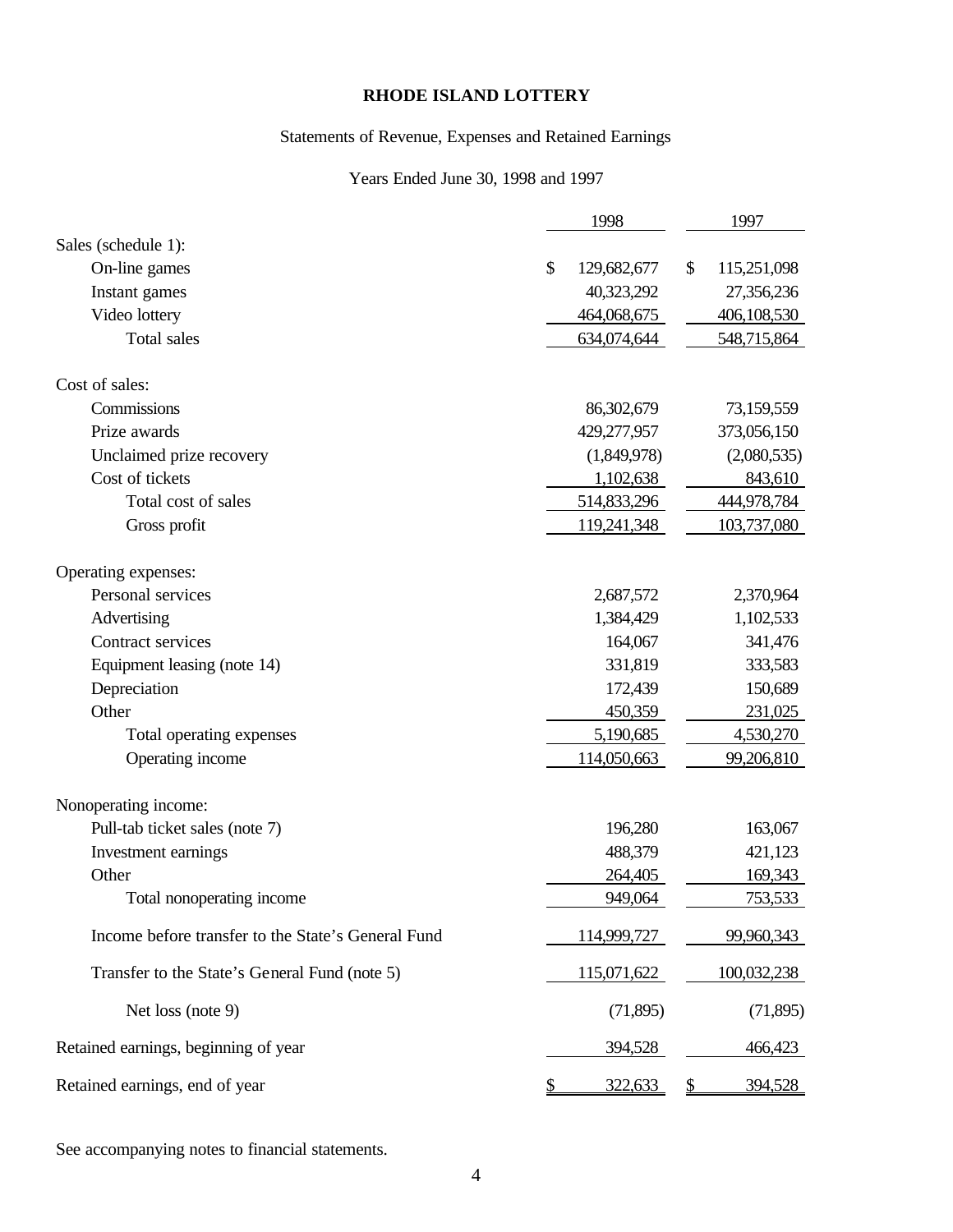### Statements of Cash Flows

### Years Ended June 30, 1998 and 1997

|                                                                                      | 1998              | 1997              |
|--------------------------------------------------------------------------------------|-------------------|-------------------|
| Cash flows from operating activities:                                                |                   |                   |
| Cash received from sales                                                             | \$<br>632,957,669 | \$<br>550,444,905 |
| Cash received from MUSL for grand prize winners                                      | 6,245,000         | 6,313,300         |
| Cash received from sale of other tickets                                             | 286,767           | 249,534           |
| Cash received from other sources                                                     | 262,565           | 156,691           |
| Cash paid for prizes other than MUSL grand prize winners                             | (428,999,959)     | (374, 633, 312)   |
| Cash paid to MUSL grand prize winners                                                | (6,245,000)       | (6,313,300)       |
| Cash paid for commissions - retailers                                                | (12, 383, 005)    | (10,571,034)      |
| Cash paid for commissions - video lottery                                            | (65, 646, 618)    | (56, 141, 888)    |
| Cash paid for commissions – on-line games contractor                                 | (6,023,266)       | (5,158,422)       |
| Cash paid to suppliers for goods and services                                        | (4,053,131)       | (2,625,401)       |
| Cash paid to employees for services                                                  | (2,596,707)       | (2,352,431)       |
| Net cash provided by operating activities                                            | 113,804,315       | 99,368,642        |
|                                                                                      |                   |                   |
| Cash flows from noncapital financing activities:<br>Transfer to State's General Fund | (114, 444, 452)   | (99, 963, 271)    |
| Repayment of negative cash balance implicitly financed                               |                   | (1,197,511)       |
|                                                                                      |                   |                   |
| Net cash used for noncapital financing activities                                    | (114, 444, 452)   | (101, 160, 782)   |
| Cash flows from capital and related financing activities:                            |                   |                   |
| Purchase of fixed assets                                                             | (150, 816)        | (141, 534)        |
| Proceeds from sale of fixed assets                                                   | 12,500            | 19,800            |
|                                                                                      |                   |                   |
| Net cash used for capital and related<br>financing activities                        | (138,316)         | (121, 734)        |
|                                                                                      |                   |                   |
| Cash flows from investing activities:                                                |                   |                   |
| Proceeds from maturity of investments for jackpot awards                             | 2,387,259         | 2,873,523         |
| Interest income                                                                      | 488,379           | 421.123           |
| Net cash provided by investing activities                                            | 2,875,638         | 3,294,646         |
| Net increase in cash and cash equivalents                                            | 2,097,185         | 1,380,772         |
| Cash and cash equivalents, beginning of year                                         | 1,380,772         |                   |
| Cash and cash equivalents, end of year                                               | \$<br>3,477,957   | \$<br>1,380,772   |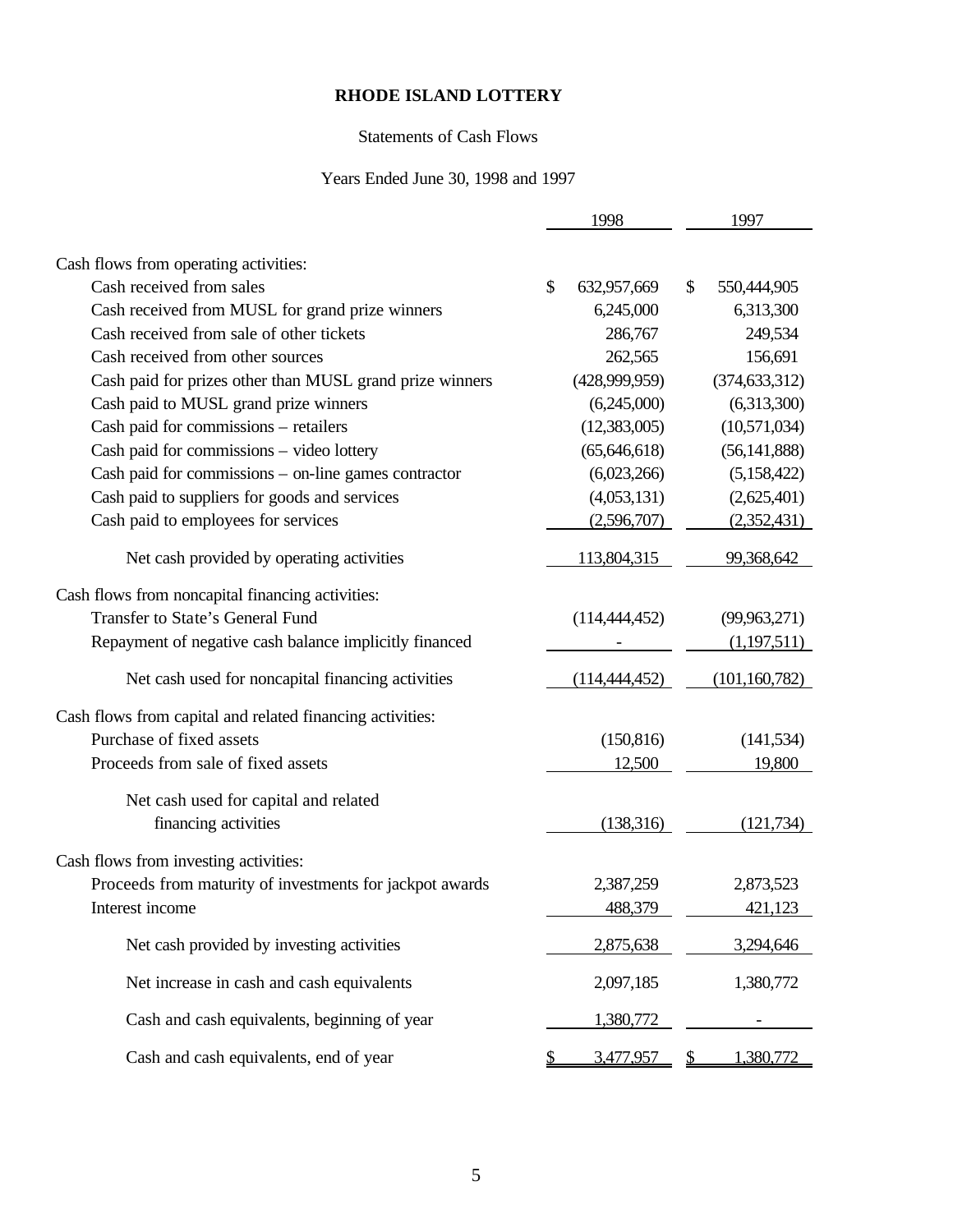## Statements of Cash Flows

### Years Ended June 30, 1998 and 1997

|               | 1998          |              | 1997        |
|---------------|---------------|--------------|-------------|
|               |               |              |             |
|               |               |              |             |
| $\mathcal{S}$ | 114,050,663   | \$           | 99,206,810  |
|               |               |              |             |
|               |               |              |             |
|               | 172,439       |              | 150,689     |
|               | (2,387,259)   |              | (2,873,523) |
|               | 198,120       |              | 165,067     |
|               | 262,565       |              | 156,691     |
|               | 15,251        |              | (10,768)    |
|               |               |              |             |
|               | 1,931,119     |              | 2,257,959   |
|               | (1,245,611)   |              | 1,881,006   |
|               | (263, 921)    |              | 177,620     |
|               | (143,003)     |              | (47, 441)   |
|               | 7,672         |              | 27,623      |
|               |               |              |             |
|               | (1, 115, 840) |              | (3,042,133) |
|               | 1,965,764     |              | 1,404,955   |
|               | 86,558        |              | 20,611      |
|               | 269,798       |              | (106, 524)  |
|               | (246,348)     |              | 161,832     |
| \$            | 113,804,315   | $\mathbb{S}$ | 99,368,642  |
|               |               |              |             |
|               |               |              |             |
|               |               |              |             |
| \$            | 582,142       | \$           | 709,555     |
|               |               |              |             |
|               | 143,003       |              | 47,441      |
| \$            | 725,145       | \$           | 756,996     |
|               |               |              |             |

See accompanying notes to financial statements.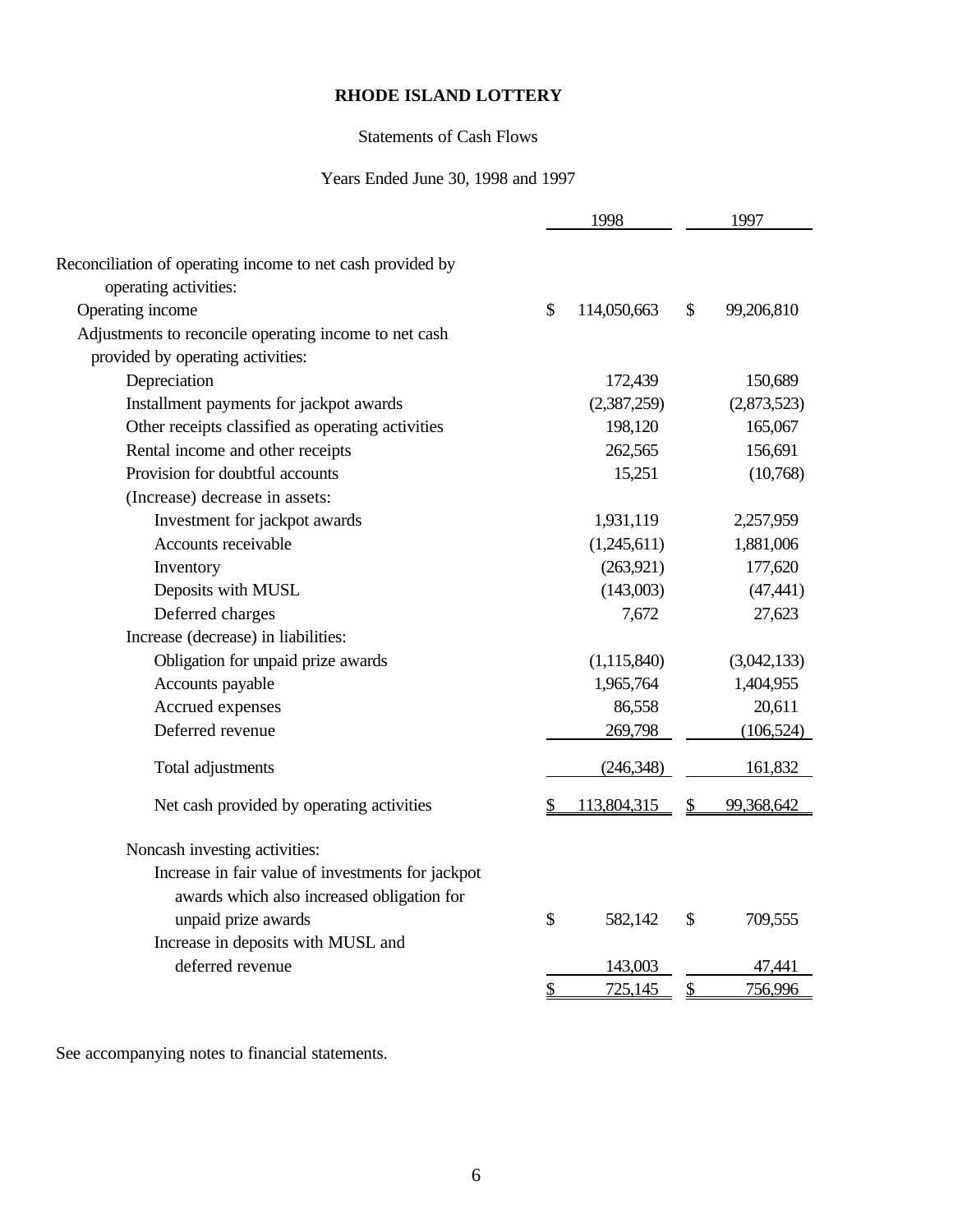# **Notes to Financial Statements**

### (1) *Organization*

The Rhode Island Lottery (Lottery) was created in 1974 under the General Laws of the State of Rhode Island to establish and operate lottery games for the purpose of generating resources for the State's general fund. It is governed by the nine-member Rhode Island Lottery Commission (Commission).

The Lottery offers various on-line games which include: a daily numbers game, Keno, Roll Down, and PowerBall, which is operated by the Multi-State Lottery Association (MUSL). The Lottery also sells instant lottery tickets, which do not involve prize drawings. All tickets are sold through licensed lottery retailers. In addition, the Lottery conducts video lottery games at two licensed facilities.

Prize payout percentages and amounts required to be transferred to the State's general fund as stipulated in the Rhode Island General Laws are summarized below for the various games operated by the Lottery.

| Game                                                                                                                  | <b>Prize Payout</b>                                  | State's General Fund Share                                                                                                                                                   |
|-----------------------------------------------------------------------------------------------------------------------|------------------------------------------------------|------------------------------------------------------------------------------------------------------------------------------------------------------------------------------|
| Daily Numbers<br><b>Instant Ticket Games</b><br>Roll Down (1)<br><b>MUSL</b> - PowerBall<br>MUSL - Daily Millions (2) | no less than 45% nor<br>than 55% of<br>more<br>sales | not less than 30% of ticket<br>sales                                                                                                                                         |
| Keno                                                                                                                  | no less than 45% nor<br>than 65% of<br>more<br>sales | not less than 20% of ticket<br>sales                                                                                                                                         |
| Video Lottery                                                                                                         | Prize<br>payout<br>not<br>established by law         | 46% of net terminal income<br>(video lottery credits purchased<br>credits redeemed<br>less<br>$\alpha$<br>redeemable) less pro rata share<br>of Lottery's operating expenses |

(1) The Roll Down game began February 24, 1998

(2) The Daily Millions game ended February 21, 1998.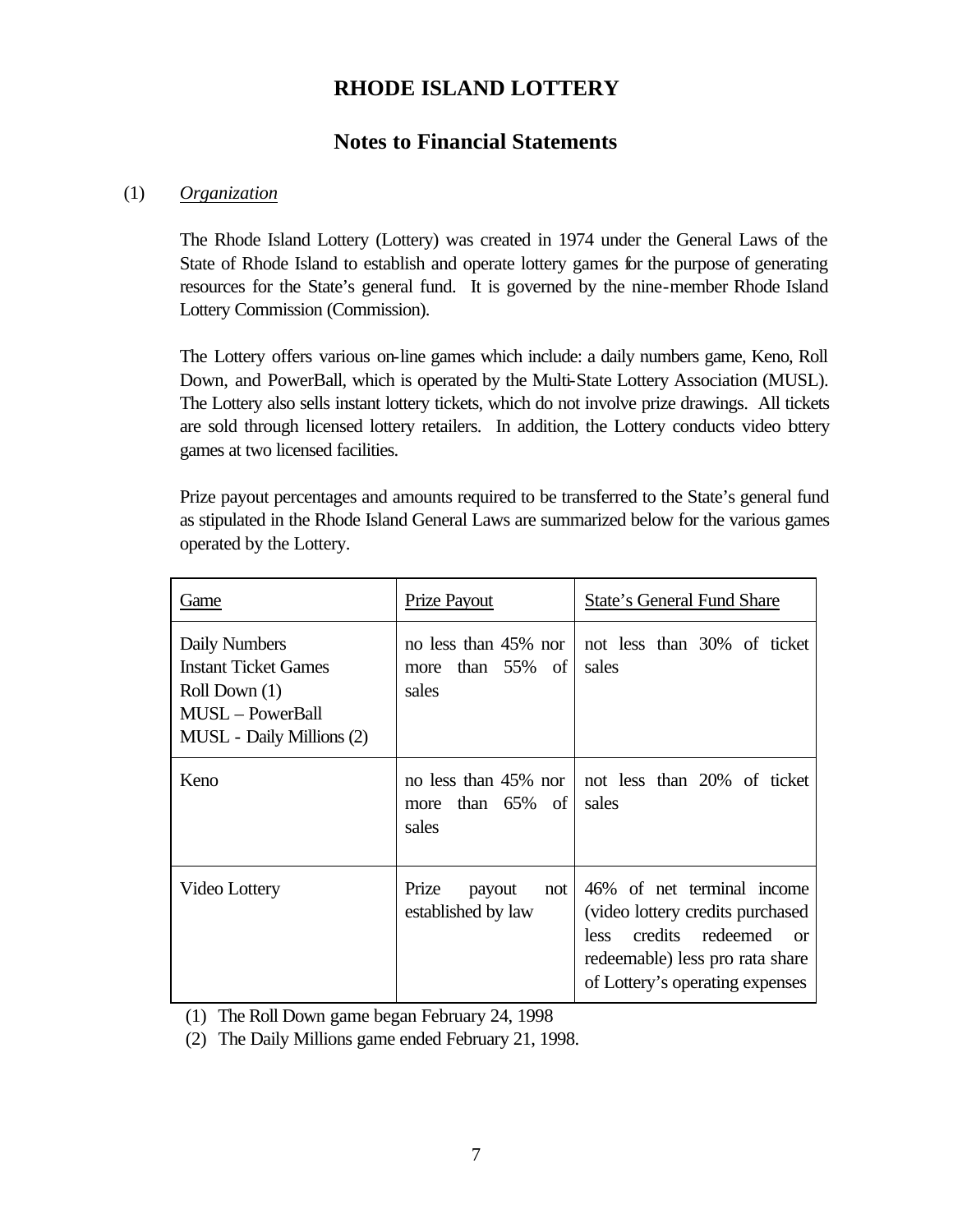### **Notes to Financial Statements**

Chapter 42-61.2 of the Rhode Island General Laws authorizes the Commission to conduct and control video lottery games. This chapter stipulates the allocation of video lottery net terminal income (video lottery credits purchased less credits redeemed or redeemable). The Commission's share for deposit in the Lottery fund shall be no less than 46% of net terminal income. The remaining net terminal income is divided among licensed video lottery retailers, the technology providers (video lottery terminal providers), the central communications system provider, the city or town in which the video retailer is licensed, and the owners of dog kennels under contract with a licensed video lottery retailer.

The Lottery sells PowerBall tickets, collects all revenues, and remits prize funds to MUSL net of low-tier prize awards. Jackpot prizes, payable in installments, are satisfied through investments purchased by MUSL. MUSL purchases U.S. government obligations, which are held in irrevocable trusts established by MUSL for the benefit of participating state lotteries. Accordingly, the Lottery does not record an obligation for jackpot awards which are payable in installments from funds provided by MUSL.

The prize pools for PowerBall and Daily Millions are 50% of each drawing period's ticket sales. MUSL has placed 2% and 4.856% of each drawing period's ticket sales for PowerBall and Daily Millions, respectively, included as part of each member's prize liability, in prize reserve funds. As of January 13, 1998, the MUSL Board of Directors changed the maximum balance on the prize reserve funds for PowerBall and Daily Millions to \$77,000,000 and \$25,000,000, respectively. Once the prize reserve funds exceed this designated cap, the excess becomes part of the prize pool. The prize reserve funds serve as a contingency reserve to protect MUSL from unforeseen prize liabilities and these reserve funds are to be used at the discretion of the MUSL Board of Directors. The prize reserve funds are refundable to MUSL members if the MUSL disbands or if a member leaves MUSL. Members leaving MUSL must wait one year before receiving their remaining share, if any, of prize reserve funds. At June 30, 1998 and 1997, the prize reserve fund for the PowerBall game had a balance of \$76,506,708 and \$83,137,269, respectively, of which the Lottery's share was \$2,126,422 and \$2,373,705, respectively. The Lottery has charged amounts placed into the prize reserve funds to prize awards expense as the related sales have occurred.

Due to the Lottery's withdrawal from the Daily Millions game, MUSL will refund the remaining balance in the prize reserve account on April 1, 1999. The related receivable of \$335,900 is reported on the balance sheet as of June 30, 1998.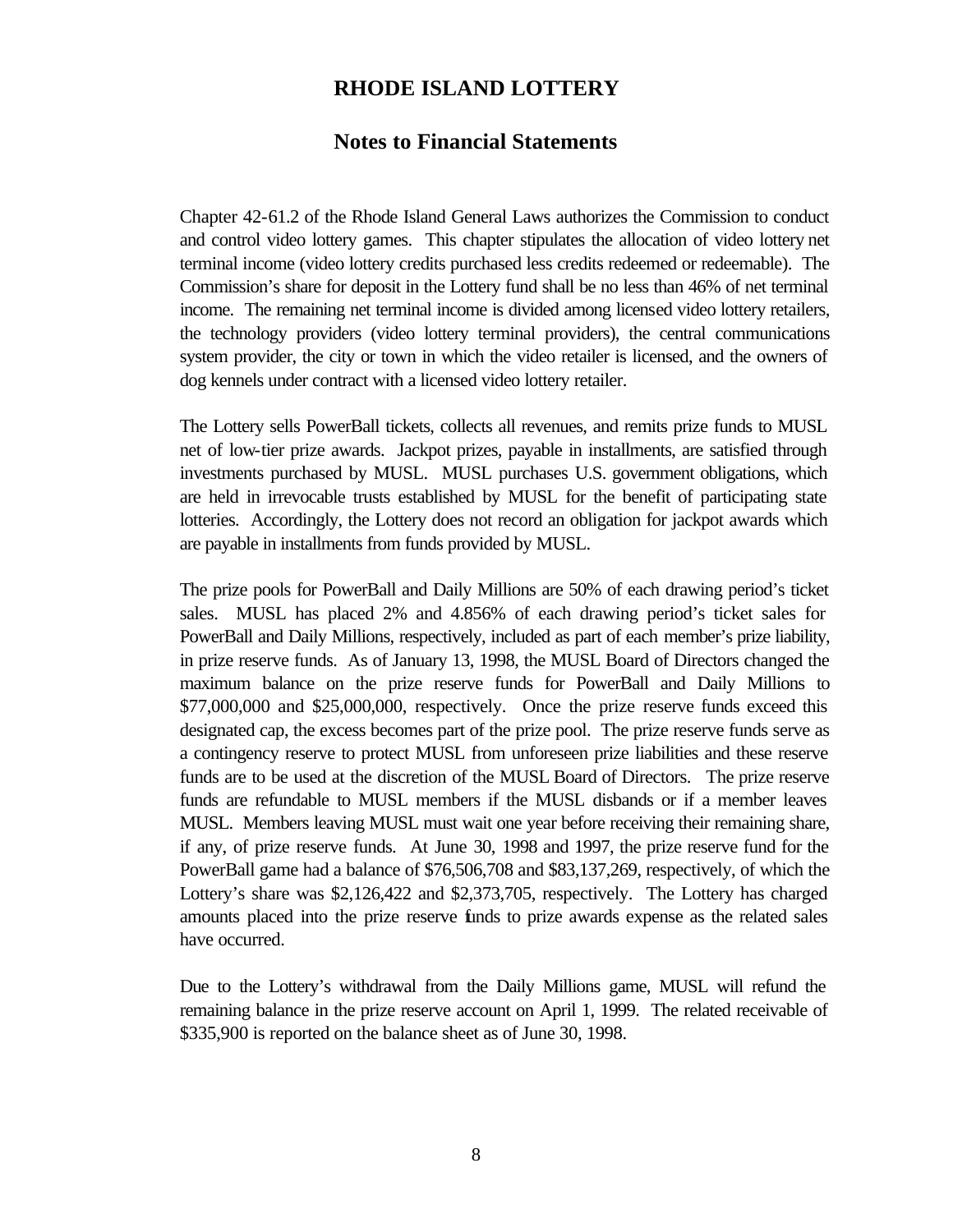### **Notes to Financial Statements**

All investment earnings relating to the prize reserve funds are credited to an unreserved account for each member state. This account can be utilized to offset operating costs or for the promotion of any MUSL game as approved by the MUSL Board of Directors. The Lottery's unreserved account is reported on the balance sheets as "Deposits with MUSL". The Lottery is assessed its pro rata share of MUSL's annual operating expenses. MUSL reduced the Lottery's unreserved account by \$114,324 and \$128,683 for operating expenses for the Fiscal Years ended June 30, 1998 and 1997, respectively.

#### (2) *Summary of Significant Accounting Policies*

(a) *Basis of Accounting*

The financial records of the Lottery, a proprietary fund, are accounted for using the economic resources measurement focus and are maintained on the accrual basis of accounting. Under the accrual basis of accounting, revenues are recognized when earned and expenses are recognized at the time the related liabilities are incurred. The Governmental Accounting Standards Board (GASB) has the responsibility for establishing generally accepted accounting principles for governmental proprietary fund type activities. In accordance with GASB Statement No. 20, in the absence of specific guidance from a GASB pronouncement, pronouncements of the Financial Accounting Standards Board (FASB) issued on or before November 30, 1989 have been followed.

(b) *Reporting Entity*

The Lottery is a component unit of the State of Rhode Island and Providence Plantations (State) for financial reporting purposes. Accordingly, its annual financial statements are included in the State's Comprehensive Annual Financial Report (CAFR).

(c) *Revenues and Expenses*

Revenue from the sale of bttery tickets and video lottery, and expenses for prizes and commissions are recognized as follows:

- 1. On-line lottery games with specific drawing dates when the related drawings are held.
- 2. Instant ticket lottery games when ticket packets are charged to retailers. Prize expense is recognized in proportion to the number of tickets sold based on the stated prize structure for a specific instant ticket game.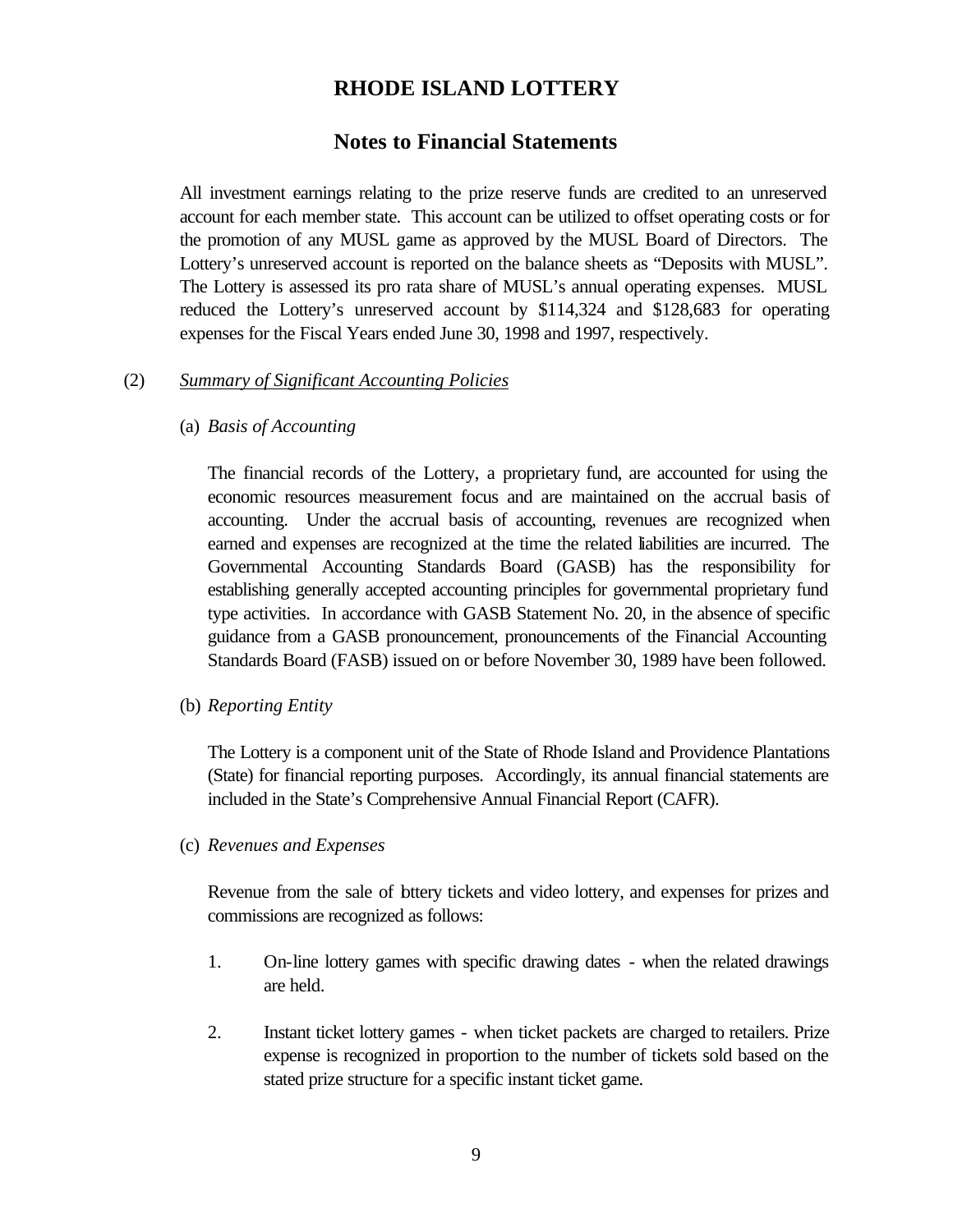## **Notes to Financial Statements**

3. Video lottery games - when game credits are purchased and when game credits are redeemable. Video lottery revenue and prize expense are recorded at the amount of credits purchased and the amount of credits redeemable. These amounts are net of credits won and played.

The Lottery accrues for the maximum prizes payable. Prize obligations, other than those relating to prizes payable in installments, which remain unclaimed one year after the drawing date, are reported as a reduction to the cost of sales.

(d) *Depreciation*

Property, plant, and equipment are stated at historical cost. Depreciation is computed using the straight-line method based on the estimated useful lives of the assets.

(e) *Cash Equivalents*

Cash equivalents consist of highly liquid investments with a maturity of three months or less at the time of purchase and are stated at cost which approximates market.

### (f) *Investments for Jackpot Awards and Obligations for Unpaid Prize Awards*

Prior to November 15, 1983, annuity contracts were purchased in the name of, and paid directly to, the jackpot winner. Accordingly, the Lottery has not recorded an obligation for prize awards satisfied through annuity contracts purchased in the name of the winner. In Fiscal Year 1998, the Lottery has returned to this practice of satisfying prize obligations relating to their Win for Life instant ticket game.

Jackpot awards for the Lot-O-Bucks game, which is no longer active, are paid in annual installments. The Lottery satisfied these obligations by purchasing investments with maturities corresponding to the jackpot award annual installments. Investments for jackpot awards purchased since November 15, 1983 are in the name of the Lottery. Accordingly, the Lottery has a direct obligation to make future installment payments to the jackpot winner. These investments and related obligations are recorded at fair value. Fair value is the amount at which a financial instrument could be exchanged in a current transaction between willing parties, other than in a forced or liquidation sale. The fair value of investments for Jackpot awards are generally based on published market prices and quotations from national security exchanges and securities pricing services.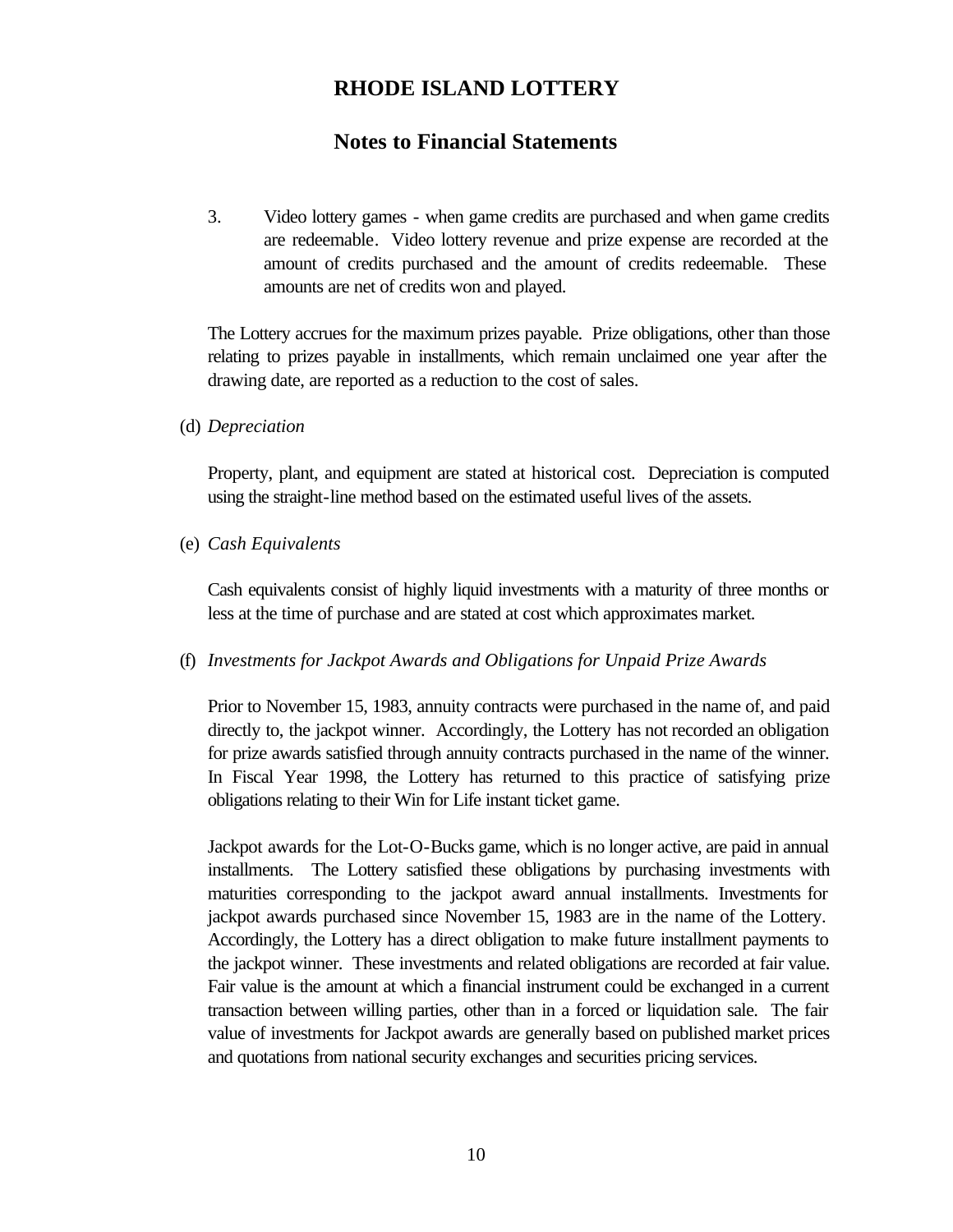## **Notes to Financial Statements**

#### (g) *Ticket Inventory*

Inventory consists of the cost of tickets for the instant games, which is expensed as a percentage of sales from instant ticket games.

#### (h) *Deferred Charges*

Advertising, promotion, and design costs relating to new lottery games are deferred until the game is available to the public at which time they are expensed.

#### (i) *Deferred Revenue*

Tickets can be purchased in advance of scheduled drawing dates. Revenue from advance ticket sales is recognized during the period in which the related drawing is held. Sales pertaining to drawings to be held after the balance sheet date are reported as deferred revenue.

Additionally, as described in Note 1, the balance of the Lottery's unreserved account maintained by MUSL is recorded as an asset (deposits with MUSL) with a corresponding liability (deferred revenue). Miscellaneous revenue is recognized as related expenses are incurred.

### (j) *Reclassifications*

Certain 1997 amounts have been reclassified to conform with the current year presentation.

#### (k) *Restatements*

The 1997 amounts for investments for jackpot awards and the relating obligation for unpaid prize awards reported on the balance sheet have been restated at fair value to reflect the adoption of GASB Statement No. 31, *Accounting and Financial Reporting for Certain Investments and for External Investment Pools*. Previously, these investments and the related obligation were recorded at cost plus accrued interest thereon, less annual installments paid. Investment for jackpot awards and related obligation for unpaid prize awards were increased by \$90,174 at June 30, 1997.

(l) *Use of Estimates*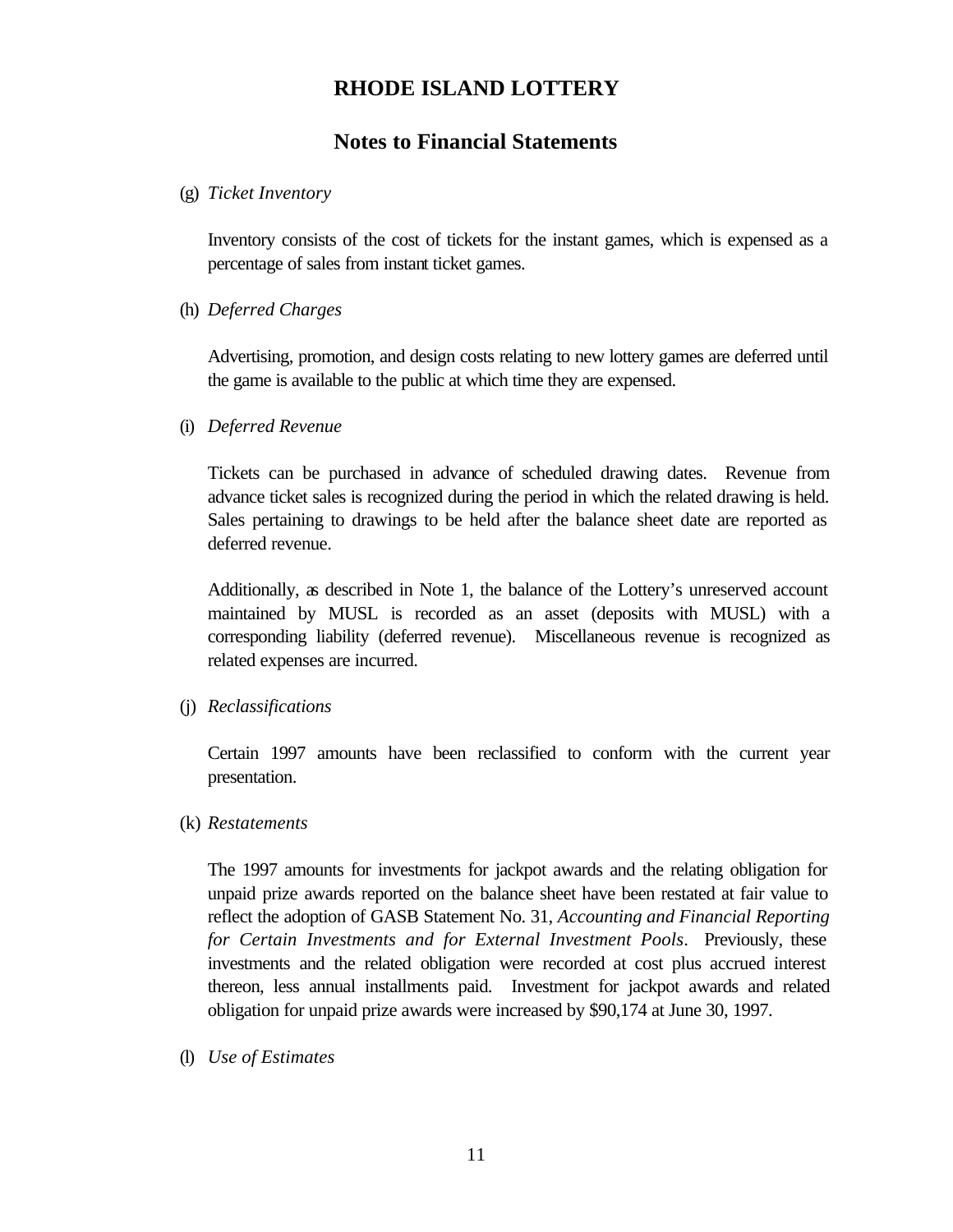## **Notes to Financial Statements**

The preparation of financial statements in conformity with generally accepted accounting principles requires management to make estimates and assumptions that affect the reported amounts of assets and liabilities and disclosure of contingent assets and liabilities at the date of the financial statements and the reported amounts of revenue and expenses during the reporting period. Actual amounts could differ from those amounts.

### (3) *Deposits and Investment Risk*

#### (a) *Deposits*

The Lottery's book balance at June 30, 1998 was \$1,477,957 and the bank balance was \$1,688,895. One account with a bank balance of \$101,685 is held in the Lottery's name; \$100,000 is insured by Federal Depository Insurance and \$1,685 is uninsured and uncollateralized. Remaining deposits totaling \$1,587,210 are held by the State General Treasurer. All General Treasurer accounts at a single institution are aggregated for purposes of determining Federal Depository Insurance coverage.

#### (b) *Investments*

The Lottery's investments are categorized below to provide an indication of the level of market and credit risk assumed by the Lottery at June 30, 1998 and 1997. Investments for jackpot awards were made by the Lottery in accordance with guidelines established by the Commission. All other investments, principally cash equivalent type investments, are made by the State General Treasurer in accordance with guidelines established by the State Investment Commission, which is responsible for the investment of all State funds. Pursuant to Chapter 35-10 of the R.I. General Laws, the State Investment Commission may, in general, "invest in securities as would be acquired by prudent persons of discretion and intelligence in these matters who are seeking a reasonable income and the preservation of their capital."

- Category 1 includes investments that are insured or registered, or are held by the Lottery or its agent in the Lottery's name.
- Category 2 includes investments that are uninsured and unregistered for which the securities are held by the counterparty's trust department  $\alpha$  agent in the Lottery's name.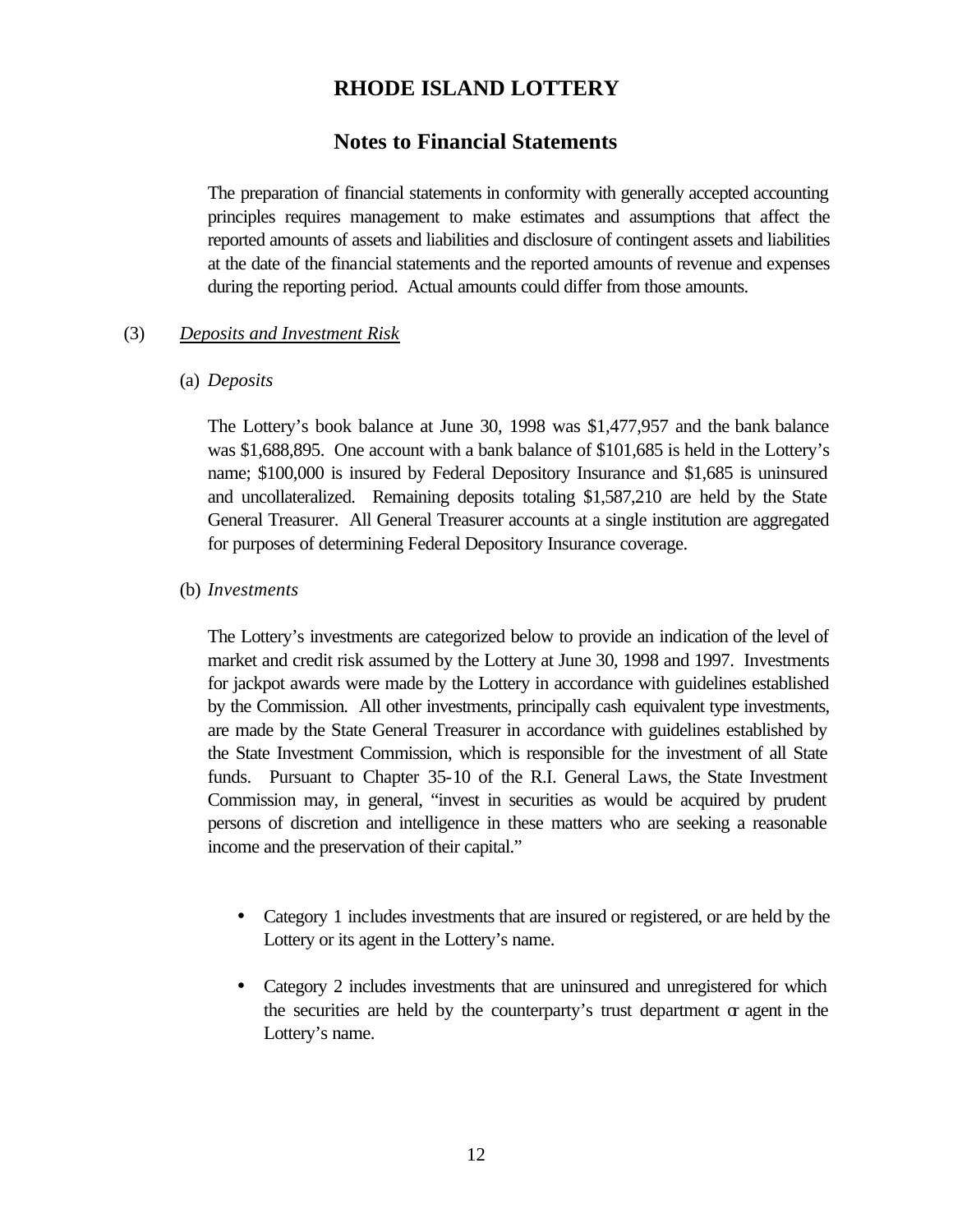# **Notes to Financial Statements**

• Category 3 includes investments that are uninsured and unregistered, and are held by the counterparty, or by its trust department or agent but not in the Lottery's name.

All of the Lottery's investments are Category 1 investments, which are summarized below.

|                                                | Fair Value<br>1998 | Fair Value<br>1997 |
|------------------------------------------------|--------------------|--------------------|
| Zero coupon U.S. Treasury bonds                | \$<br>5,707,905    | \$<br>7,601,938    |
| Repurchase agreements                          | 2,000,000          | 700,000            |
| Total investments                              | 7,707,905          | 8,301,938          |
| Less amounts classified as cash equivalents    | 2,000,000          | 700,000            |
| Total investments for jackpot awards           | 5,707,905          | 7,601,938          |
| Less short-term investments for jackpot awards | 1,807,000          | 2,386,000          |
| Long-term investments for jackpot awards       | 3,900,905          | 5,215,938          |

*(c) Cash and Cash Equivalents*

Cash and cash equivalents on the balance sheets consist of the following:

|                                              | 1998      | 1997      |
|----------------------------------------------|-----------|-----------|
| Cash balance per books                       | 1.477.957 | 680,772   |
| Investments reclassified as cash equivalents | 2,000,000 | 700,000   |
| Cash and cash equivalents                    | 3,477,957 | 1.380.772 |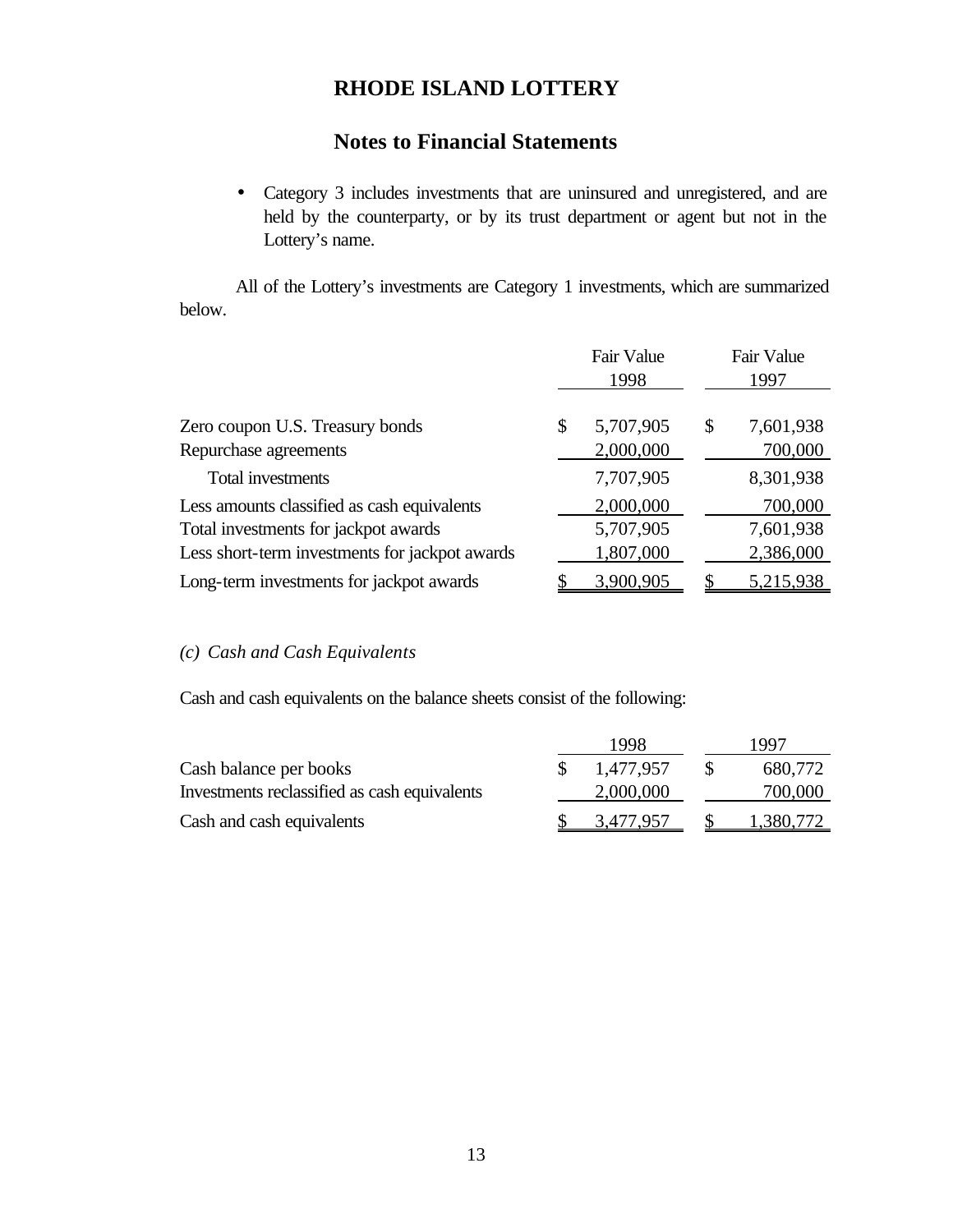## **Notes to Financial Statements**

#### 4) *Property, Plant and Equipment*

A summary of property, plant and equipment follows:

|                                          | Estimated          |                           |             |
|------------------------------------------|--------------------|---------------------------|-------------|
|                                          | <b>Useful Life</b> | 1998                      | 1997        |
| <b>Buildings</b>                         | 20                 | 1,437,912<br>$\mathbb{S}$ | \$1,437,912 |
| Building improvements                    | 10                 | 134,370                   | 117,741     |
| Ticket production and computer equipment | 10                 | 17,806                    | 17,372      |
| Office equipment                         | 10                 | 116,757                   | 115,082     |
| Furniture and fixings                    | 10                 | 46,349                    | 46,880      |
| Lottery drawing equipment                | 3                  | 68,861                    | 59,410      |
| Automobiles                              | 3                  | 136,300                   | 103,069     |
| Computer equipment                       | 3                  | 205,942                   | 219,553     |
| Trucks                                   | 3                  | 22,445                    | 22,445      |
|                                          |                    | 2,186,742                 | 2,139,464   |
| Less: Accumulated depreciation           |                    | 1,568,052                 | 1,486,650   |
| Property, plant and equipment (net)      |                    | <u>618,690</u>            | 652,814     |

Lottery headquarters are situated on land owned by the State of Rhode Island. The State has assigned custody, control and supervision of the land to the Lottery at no cost. However, since title to such land remains vested in the State, it is not recorded in the balance sheets.

## (5) *Due to State's General Fund*

Due to State's General Fund represents the balance of net income for the period (after adjustment for depreciation expense on the Lottery's headquarters - see note 9) that is to be transferred to the State's General Fund. The amounts transferred and amounts due to State's General Fund are summarized below:

| 1998            | 1997           |
|-----------------|----------------|
| \$115,071,622   | \$100,032,238  |
| (114, 444, 452) | (99, 963, 271) |
|                 |                |
| 544,452         | 475,485        |
| 1.171.622       | 544,452        |
|                 |                |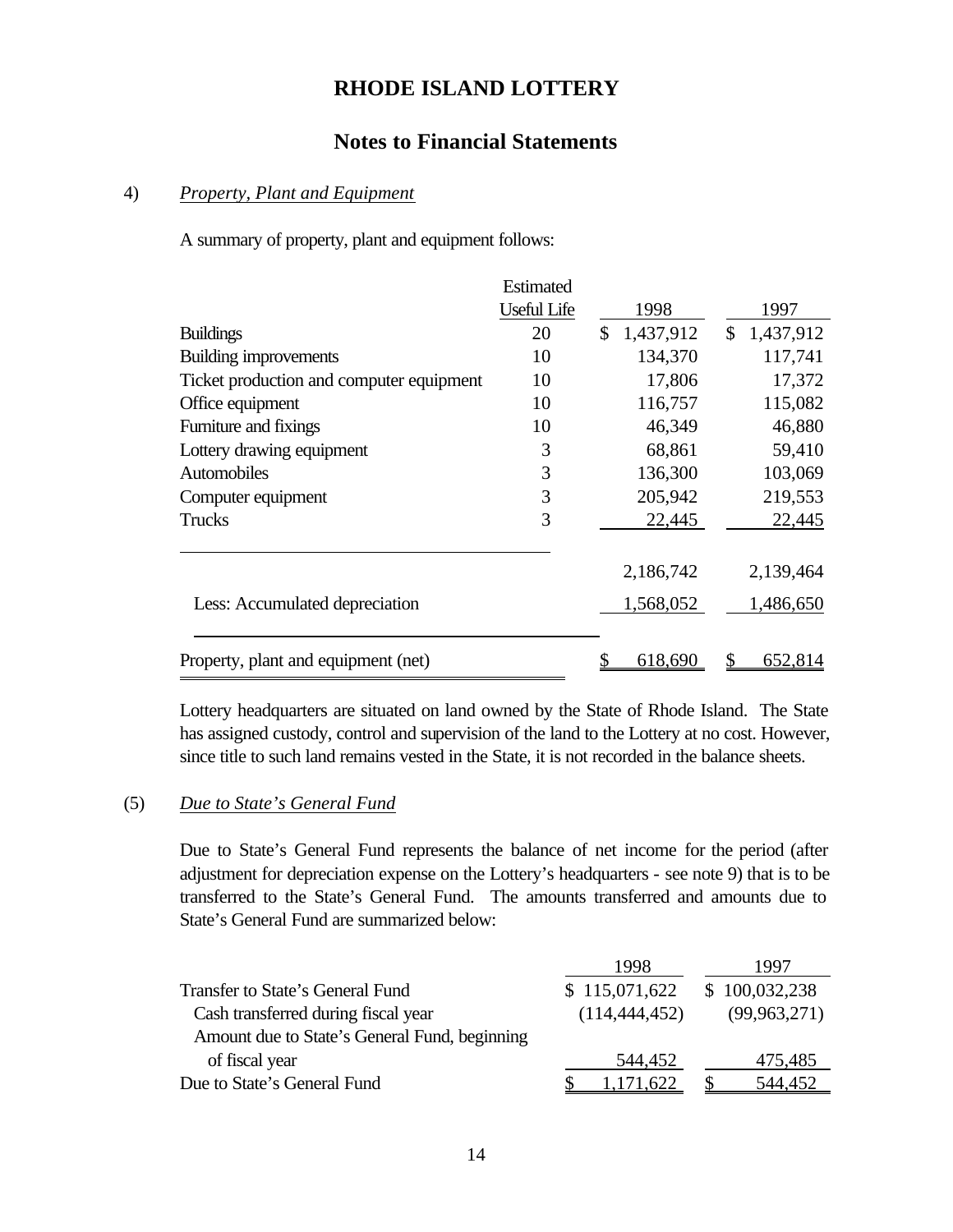## **Notes to Financial Statements**

#### (6) *Commissions*

The Lottery pays commissions to sales retailers and its on-line games contractor based on a percentage of gross ticket sales. Video lottery commissions, as specified in the General Laws, are paid to the facility operators, technology providers (video terminal providers), the central communications provider and others based on various percentages of net terminal income (video lottery credits purchased less credits redeemed or redeemable).

The General Laws provide for reductions of certain video lottery commissions. The amount reduced is to be credited to the State's Distressed Communities Relief Fund which is part of the State's General Fund. The Lottery has reflected the actual video commissions paid as an expense. The amount to be credited to the Distressed Communities Relief Fund is included in the transfer to the State's General Fund.

### (7) *Pull-Tab Ticket Sales*

Tickets designed exclusively for use by nonprofit agencies (pull-tab tickets) are sold by the Lottery. The Lottery incurs no prize expense liability for these ticket sales. These sales are reported net of cost as follows:

|                           | 1998    | 1997 |           |  |
|---------------------------|---------|------|-----------|--|
| Pull-tab ticket sales     | 286.767 |      | 249,534   |  |
| Cost of tickets           | 90.487  |      | (86, 467) |  |
| Net pull-tab ticket sales | 196.280 |      | 163.067   |  |

### (8) *Compensated Absences*

The Lottery accrues an estimated liability for vested benefits relating to future compensated absences. This includes an expected obligation in connection with vacation credits and accumulated vested sick pay for those employees eligible for retirement. As of June 30, 1998 and 1997, the estimated liability was \$153,454 and \$75,792, respectively. The liability is calculated using the current hourly rates of pay.

### (9) *Retained Earnings*

The Lottery retained \$1,458,275 of its earnings during the years 1980 to 1983 to finance construction of a new office headquarters and accounted for this as a reservation of retained earnings. It adopted the policy of reducing reserved retained earnings by the annual building depreciation expense of \$71,895.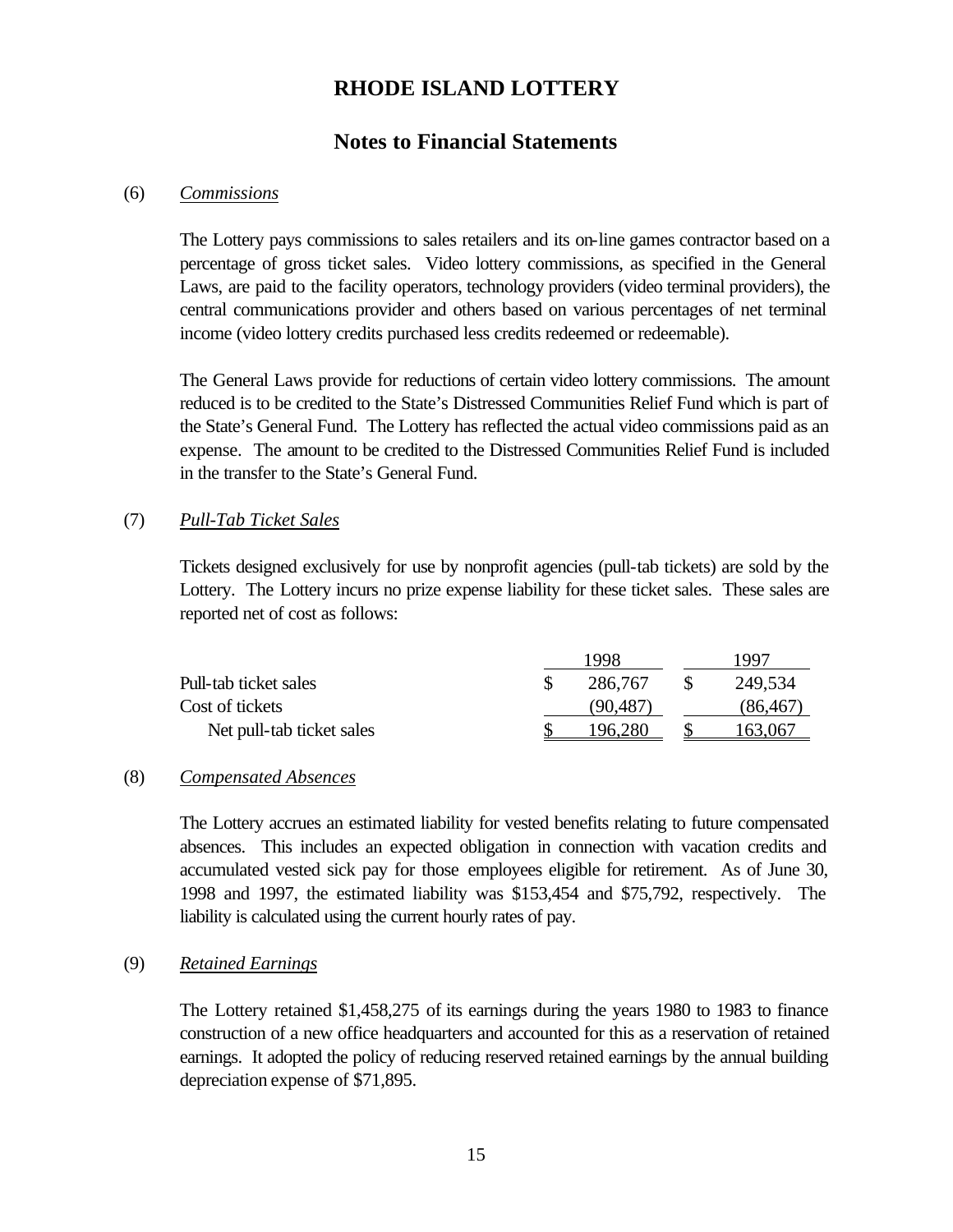## **Notes to Financial Statements**

### (10) *Retirement Plan*

### *Plan Description:*

All Lottery employees must participate in a cost-sharing multiple-employer defined benefit pension plan administered by the State of Rhode Island Employees' Retirement System (ERS). The plan provides retirement and disability benefits, annual cost-of-living adjustments, and death benefits to plan members and beneficiaries. The level of benefits provided to state employees is established by Chapter 36-10 of the General Laws which is subject to amendment by the general assembly. The ERS issues a publicly available financial report that includes financial statements and required supplementary information for plans administered by the system. The report may be obtained by writing to the Employees' Retirement System, 40 Fountain Street, Providence, RI 02903.

### *Funding Policy:*

The funding policy, as set forth in Rhode Island General Laws, Section 36-10-2, provides for actuarially determined periodic contributions to the plan. However, the actuarially determined contribution rates can be statutorily changed by the legislature. Lottery employees are required to contribute 8.75% of their annual covered salary. The Lottery is required to contribute at an actuarially determined rate; the Fiscal Year 1998 rate is 10.83% of annual covered payroll. The Lottery contributed \$198,081, \$164,663 and \$144,012 for the years ended June 30, 1998, 1997 and 1996, respectively, equal to the required contributions for each year.

### (11) *Postemployment Benefits*

In accordance with the General Laws, postemployment healthcare benefits are provided to all state employees who retire on or after July 1, 1989. The benefits in general cover medical and hospitalization costs for pre-Medicare eligible retirees and a Medicare supplement for Medicare eligible retirees. The retiree is required to pay a portion of the monthly premium. This payment varies with years of service and ranges from 50% for retirees with 10-15 years of service to 0% for retirees with 35 years of service. The Lottery contributed .66% of covered payroll for the years ended June 30, 1998 and 1997 to fund the cost of these benefits.

### (12) *Deferred Compensation*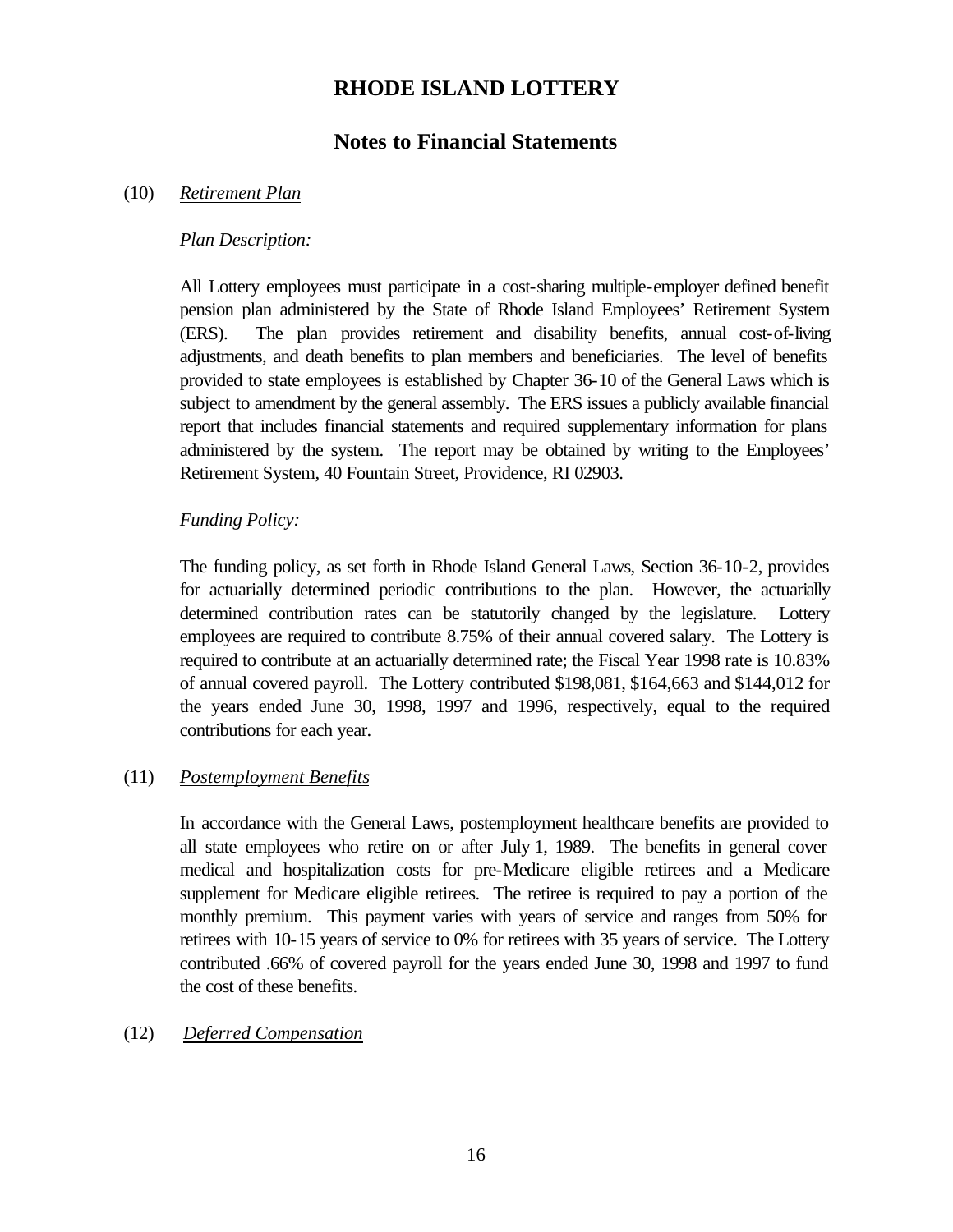# **Notes to Financial Statements**

Employees of the Lottery may participate in a deferred compensation plan offered by the State. Accordingly, required disclosures are reported in the State's CAFR.

(13) *Commitments*

The Lottery has contracted with a vendor to furnish computer hardware and software together with the related services necessary for the operation of the Lottery's computerized games. Commissions range from 4% to 4.8% of sales from the on-line games. The Lottery leases a portion of its headquarters to the vendor to house computer hardware necessary for the on-line games. The term of the lease coincides with the vendor contract and provides for a rent of \$41,520 per annum. This contract is effective through October 31, 2002 and allows the Lottery the option of extending the agreement for five one-year terms.

The Lottery has also contracted with this vendor to install, operate and maintain a central communications system for the operation of its video lottery games. This contract is effective through August 27, 2002. Commissions, equal to 3% of net terminal income from video lottery sales, are paid from the technology provider's share of net terminal income.

The Lottery is in the process of soliciting bids for building renovations. The Lottery has estimated the cost of these renovations at \$220,000, which includes a \$25,000 contingency in the event any unknown problems arise.

### (14) *Equipment Leasing*

Leases that do not meet the criteria for capitalization are classified as operating leases with related rentals charged to operations as incurred. The following is a schedule, by year, of future minimum lease payments under operating leases as of June 30, 1998, that have initial or remaining lease terms in excess of one year.

|                                     | Lease    |
|-------------------------------------|----------|
| Fiscal Year Ending June 30          | Payments |
| 1999                                | 321,662  |
| 2000                                | 32,246   |
| Total future minimum lease payments | 353,908  |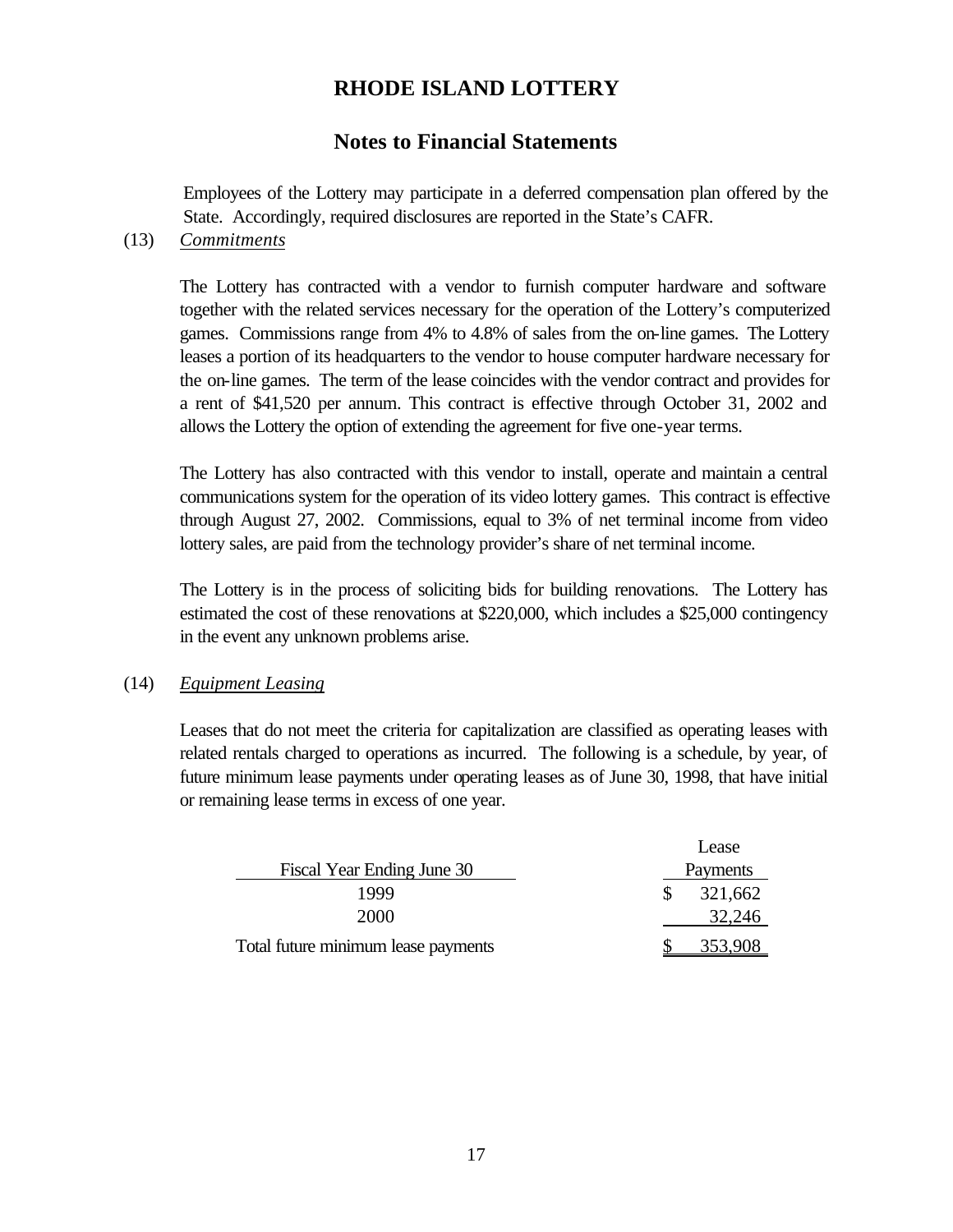# **Notes to Financial Statements**

### (15) *Contingencies*

#### *Litigation*

A suit was filed by a former Lottery employee against the Rhode Island Lottery Commission, the Governor and the Director of Administration. The litigation concerns the former employee's claim that his termination on March 25, 1996 was unlawful. Management believes the likelihood of an unfavorable outcome and any potential damages is impossible to estimate at this time.

### (16) *Year 2000*

The year 2000 issue is the result of shortcomings in many electronic data processing systems and other electronic equipment that may adversely affect the Lottery's operations as early as Fiscal Year 1999.

The Lottery has completed an inventory of its computer systems and has determined that certain software (general ledger and telephone system) and personal computers must be upgraded to be Year 2000 compliant. The Lottery has assessed these systems and plans to accomplish remediation by purchasing new, year 2000 compliant versions of the software and personal computers. The Lottery estimates such costs to approximate \$70,000.

The Lottery uses external organizations (on-line games contractor, central communications provider, and video lottery technology providers) to operate its lottery games. The external organizations are responsible for any required remediation to these systems. The external organizations have indicated that they are now assessing and planning any required remediation. Any costs associated with remediation and testing of these systems will be borne by the external organizations.

The Lottery also uses certain statewide accounting systems (receipts, disbursements, and payroll). The State is responsible for remediating these systems and is also responsible for any related costs. These statewide accounting systems are presently in the remediation phase.

Because of the unprecedented nature of the Year 2000 issue, its effect and the success of related remediation efforts will not be determinable until the year 2000 and thereafter. Management cannot assure the Lottery will be Year 2000 ready, that the Lottery's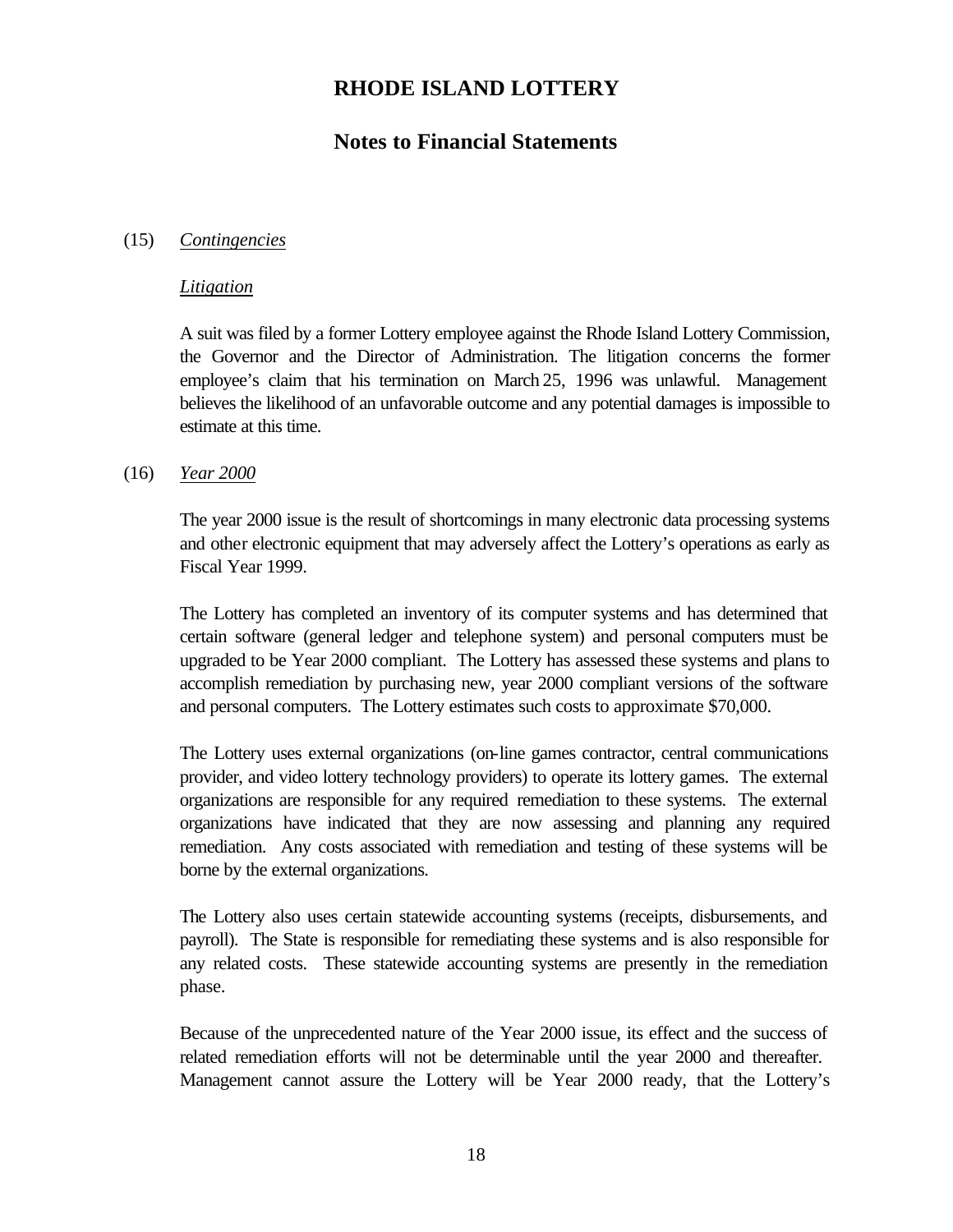# **Notes to Financial Statements**

remediation efforts will be successful in whole or in part, or that the parties with whom the Lottery does business; will be year 2000 ready.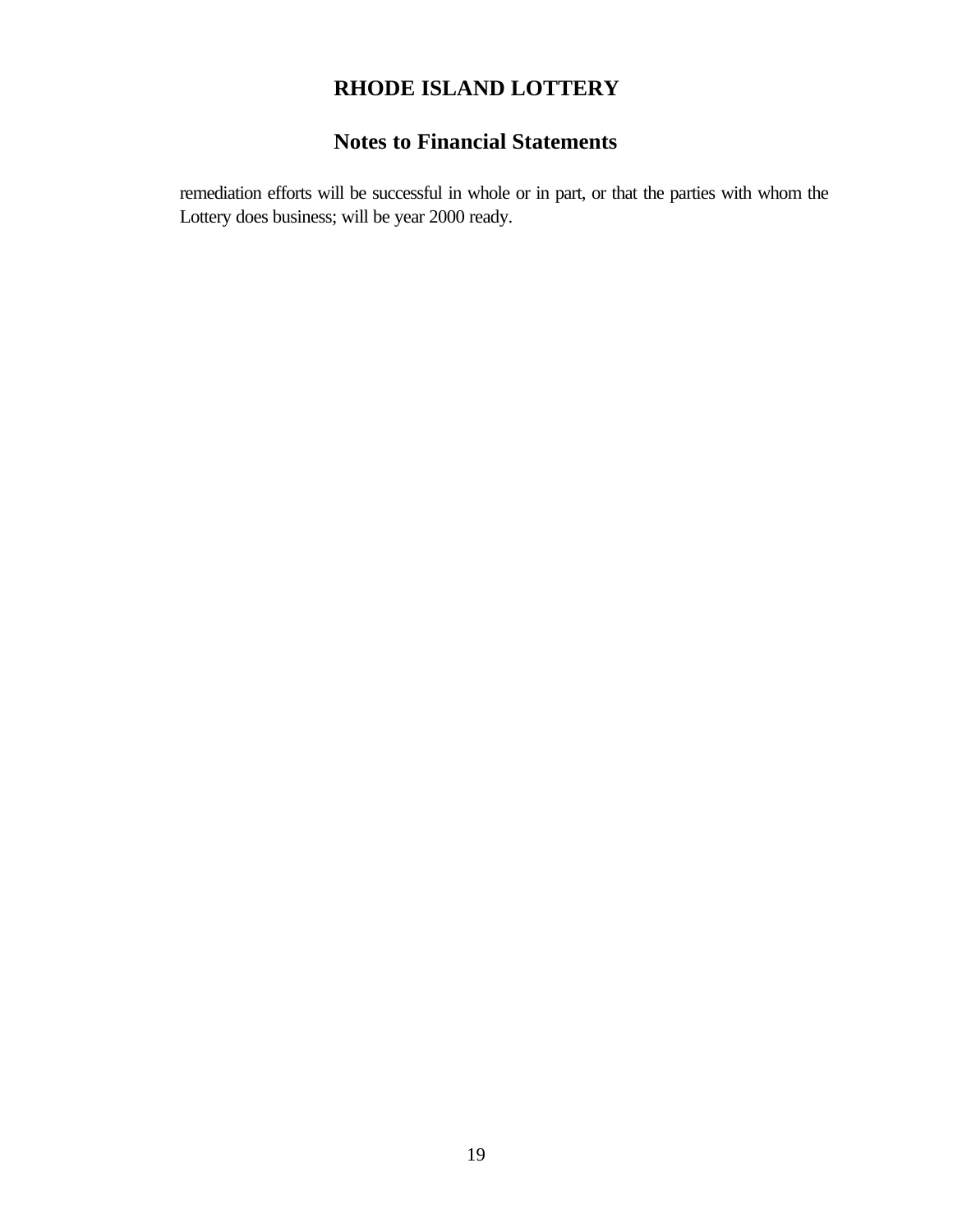### Sales, Commissions and Prize Awards Expense

Years Ended June 30, 1998 and 1997

#### **Year Ended June 30, 1998**

|                        |                  |             |            | Prize            |    | Unclaimed                |               |                          |    |              |    |             |
|------------------------|------------------|-------------|------------|------------------|----|--------------------------|---------------|--------------------------|----|--------------|----|-------------|
|                        |                  |             |            | Awards           |    | Prize                    |               | Cost of                  |    | Cost of      |    | Gross       |
|                        | <b>Sales</b>     | Commissions |            | Expense          |    | Recovery                 |               | Tickets                  |    | <b>Sales</b> |    | Profit      |
| Lottery games:         |                  |             |            |                  |    |                          |               |                          |    |              |    |             |
| On-line games          |                  |             |            |                  |    |                          |               |                          |    |              |    |             |
| Keno                   | \$<br>51,617,137 | \$.         | 6,370,298  | \$<br>33,846,585 | \$ | (254, 516)               | <sup>\$</sup> |                          | \$ | 39,962,367   | \$ | 11,654,770  |
| PowerBall              | 43, 345, 345     |             | 5,349,439  | 21,671,239       |    | (737, 303)               |               | $\overline{\phantom{a}}$ |    | 26, 283, 375 |    | 17,061,970  |
| Daily Numbers          | 29, 257, 141     |             | 3,610,752  | 14,527,973       |    | (210,094)                |               | $\overline{\phantom{a}}$ |    | 17,928,631   |    | 11,328,510  |
| Daily Millions         | 2,162,126        |             | 266,837    | 750,666          |    | (191,390)                |               | $\overline{\phantom{0}}$ |    | 826,113      |    | 1,336,013   |
| Roll Down              | 3,300,928        |             | 407,382    | 1,654,017        |    | $\overline{\phantom{a}}$ |               |                          |    | 2,061,399    |    | 1,239,529   |
|                        | 129,682,677      |             | 16,004,708 | 72,450,480       |    | (1,393,303)              |               | -                        |    | 87,061,885   |    | 42,620,792  |
| <b>Instant Tickets</b> | 40,323,292       |             | 2,438,008  | 24,923,500       |    | (429, 199)               |               | 1,102,638                |    | 28,034,947   |    | 12,288,345  |
| Video Lottery          | 464,068,675      |             | 67,859,963 | 331,903,977      |    | (27, 476)                |               |                          |    | 399,736,464  |    | 64,332,211  |
| Totals                 | 634.074.644      |             | 86,302,679 | 429,277,957      |    | (1.849.978)              |               | .102.638                 |    | 514,833,296  |    | 119.241.348 |
|                        |                  |             |            |                  |    |                          |               |                          |    |              |    |             |

| Video Commissions - Detail             |                  |
|----------------------------------------|------------------|
| <b>Facilities</b>                      | \$<br>39,818,373 |
| <b>Technology Providers</b>            | 16,552,669       |
| <b>Central Communications Provider</b> | 3,964,941        |
| Dog Kennel Owners                      | 6.202.334        |
| City/Town                              | 1,321,646        |
| Total                                  | 67.859.963       |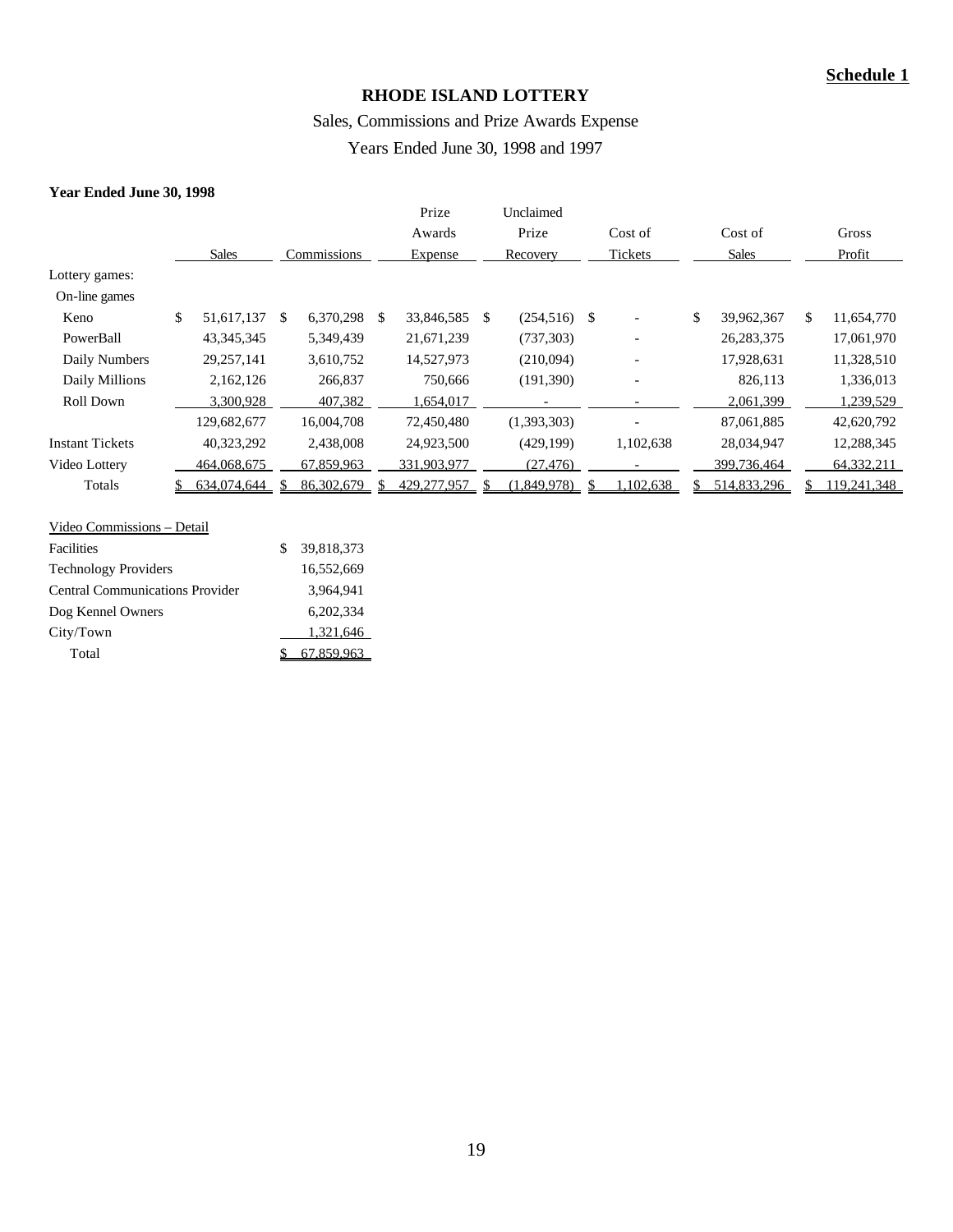#### **Year Ended June 30, 1997**

|                        |                  |             |            |         | Prize        |     | Unclaimed   |               |                          |    |             |    |             |
|------------------------|------------------|-------------|------------|---------|--------------|-----|-------------|---------------|--------------------------|----|-------------|----|-------------|
|                        |                  |             |            |         | Awards       |     | Prize       |               | Cost of                  |    | Cost of     |    | Gross       |
|                        | <b>Sales</b>     | Commissions |            | Expense | Recovery     |     | Tickets     |               | <b>Sales</b>             |    | Profit      |    |             |
| Lottery games:         |                  |             |            |         |              |     |             |               |                          |    |             |    |             |
| On-line games          |                  |             |            |         |              |     |             |               |                          |    |             |    |             |
| Keno                   | \$<br>41,801,453 | \$          | 5,204,049  | \$.     | 27, 264, 335 | \$. | (200, 818)  | <sup>\$</sup> |                          | \$ | 32,267,566  | \$ | 9,533,887   |
| PowerBall              | 37,881,052       |             | 4,715,980  |         | 18,940,526   |     | (979, 707)  |               | $\overline{\phantom{0}}$ |    | 22,676,799  |    | 15,204,253  |
| Daily Numbers          | 29,405,124       |             | 3,660,775  |         | 14,542,857   |     | (219,093)   |               |                          |    | 17,984,539  |    | 11,420,585  |
| Daily Millions         | 5,051,443        |             | 628,877    |         | 2,525,722    |     |             |               | $\overline{\phantom{0}}$ |    | 3,154,599   |    | 1,896,844   |
| Rhody Cash             | 1,112,026        |             | 141,363    |         | 567,407      |     | (91, 785)   |               |                          |    | 616,985     |    | 495,041     |
|                        | 115,251,098      |             | 14,351,044 |         | 63,840,847   |     | (1,491,403) |               |                          |    | 76,700,488  |    | 38,550,610  |
| <b>Instant Tickets</b> | 27,356,236       |             | 1,364,353  |         | 15,454,746   |     | (540,797)   |               | 843,610                  |    | 17,121,912  |    | 10,234,324  |
| Video Lottery          | 406,108,530      |             | 57,444,162 |         | 293,760,557  |     | (48, 335)   |               |                          |    | 351,156,384 |    | 54,952,146  |
| Totals                 | 548.715.864      |             | 73.159.559 |         | 373.056.150  |     | 2.080.535   |               | 843.610                  |    | 444.978.784 |    | 103.737.080 |

#### Video Commissions – Detail

| Facilities                             |  | 33,677,876 |  |  |  |  |  |
|----------------------------------------|--|------------|--|--|--|--|--|
| <b>Technology Providers</b>            |  | 13,978,377 |  |  |  |  |  |
| <b>Central Communications Provider</b> |  | 3,370,758  |  |  |  |  |  |
| Dog Kennel Owners                      |  | 5,293,565  |  |  |  |  |  |
| City/Town                              |  | 1,123,586  |  |  |  |  |  |
| Total                                  |  |            |  |  |  |  |  |
| See independent auditor's report.      |  |            |  |  |  |  |  |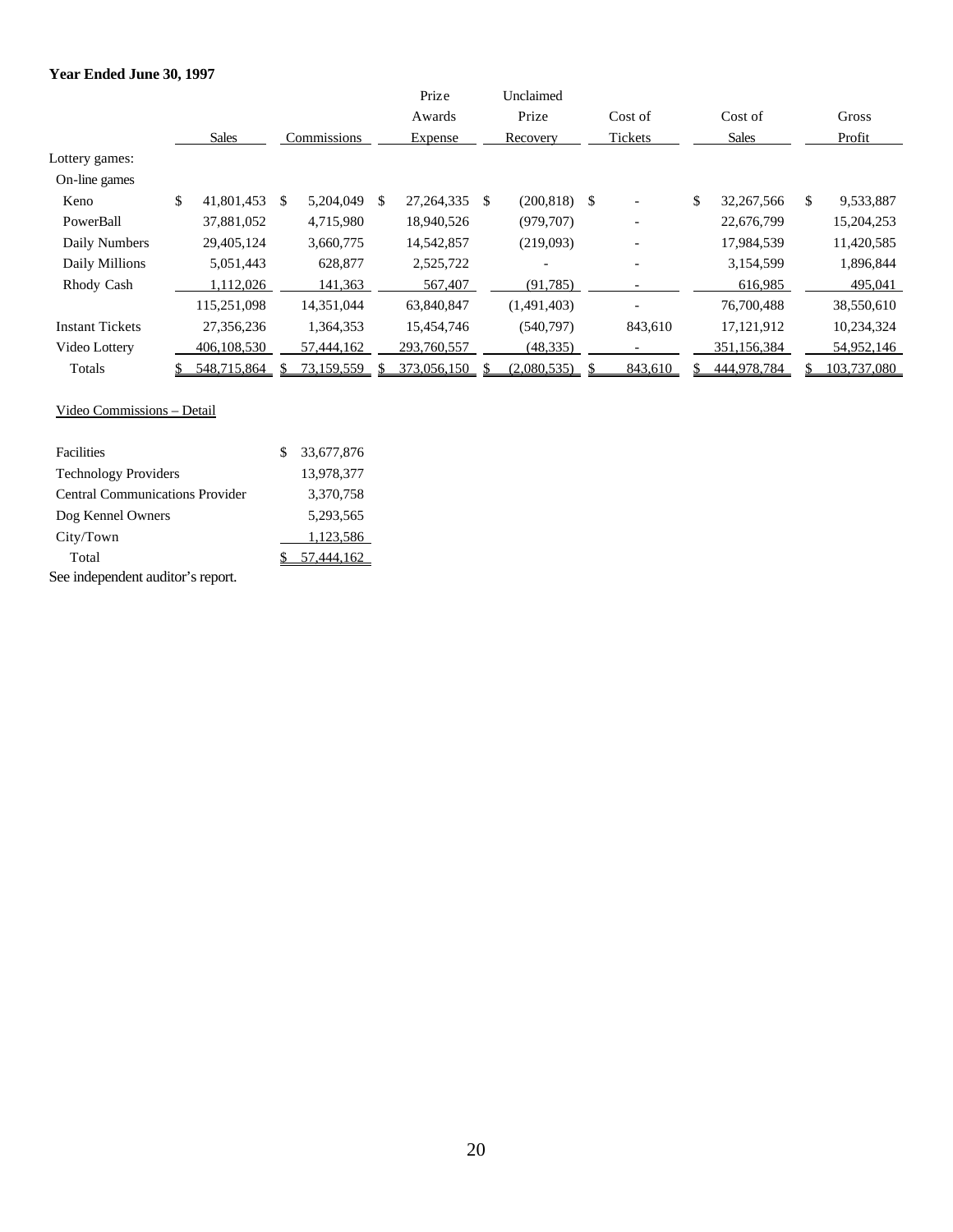State of Khode Island and Probidence Plantations



**GENERAL ASSEMBLY** Office of the Auditor General

OFFICE (401) 222-2435 **FAX** (401) 222-2111

1145 Main Street Pawtucket, Rhode Island 02860-4807

# **INDEPENDENT AUDITOR'S REPORT ON COMPLIANCE AND ON INTERNAL CONTROL OVER FINANCIAL REPORTING**

Joint Committee on Legislative Services, General Assembly State of Rhode Island and Providence Plantations: And Members of the Rhode Island Lottery Commission:

We have audited the financial statements of the Rhode Island Lottery (Lottery), a component unit of the State of Rhode Island and Providence Plantations, as of and for the year ended June 30, 1998 and have issued our report thereon dated December 11, 1998, which was qualified because insufficient audit evidence exists to support the Lottery's disclosures with respect to the year 2000 issue. Except as discussed in the preceding sentence, we conducted our audit in accordance with generally accepted auditing standards and the standards applicable to financial audits contained in Government Auditing Standards, issued by the Comptroller General of the United States.

### **Compliance**

As part of obtaining reasonable assurance about whether the Lottery's financial statements are free of material misstatement, we performed tests of its compliance with certain provisions of laws, regulations, and contracts, noncompliance with which could have a direct and material effect on the determination of financial statement amounts. However, providing an opinion on compliance with those provisions was not an objective of our audit, and accordingly, we do not express such an opinion. The results of our tests disclosed no instances of noncompliance that are required to be reported under *Government Auditing Standards*.